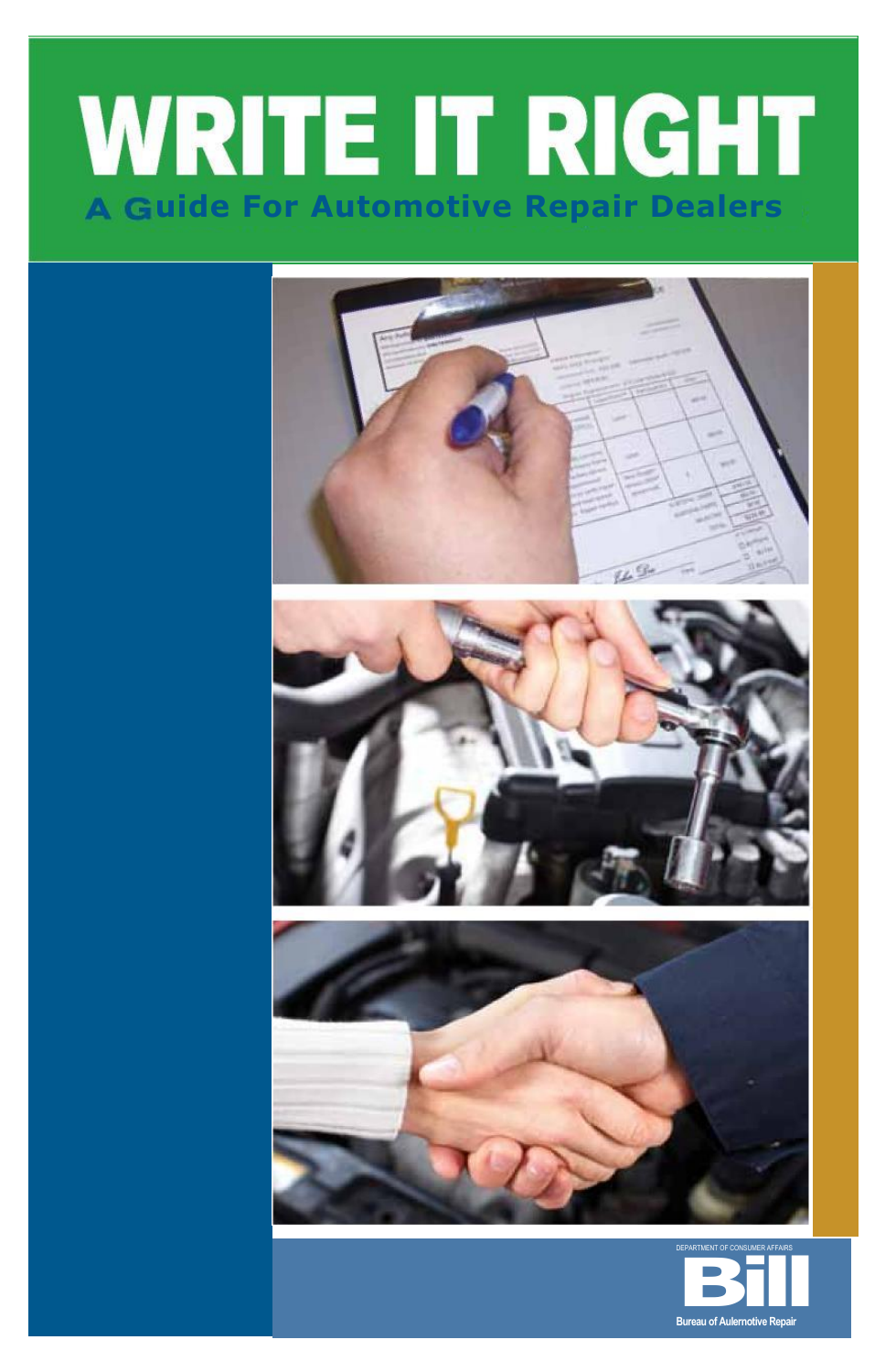# **About "Write It Right - A Guide for Automotive Repair Dealers"**

This publication is intended to help your business with customer transactions. It covers all aspects of automotive repair, including auto body work, as well as Smog Check program services.

The Automotive Repair Act mandates automotive repair dealers follow specific requirements when conducting business with their customers. In short, these requirements are as follows:

- Keep the customer informed.
- Perform only the repairs authorized by the customer.
- Maintain a written record of all work performed and parts supplied.
- Give copies of estimates and final invoices to the customer.

Remember, the *Write it Right* is only a guide. It is your responsibility to comply with the Automotive Repair Act and related laws and regulations. A current copy of the applicable laws and regulations can be found on our Web site at **[www.bar.ca.gov.](http://www.bar.ca.gov/)**

If you have any questions, please contact the nearest BAR field office.

Bureau of Automotive Repair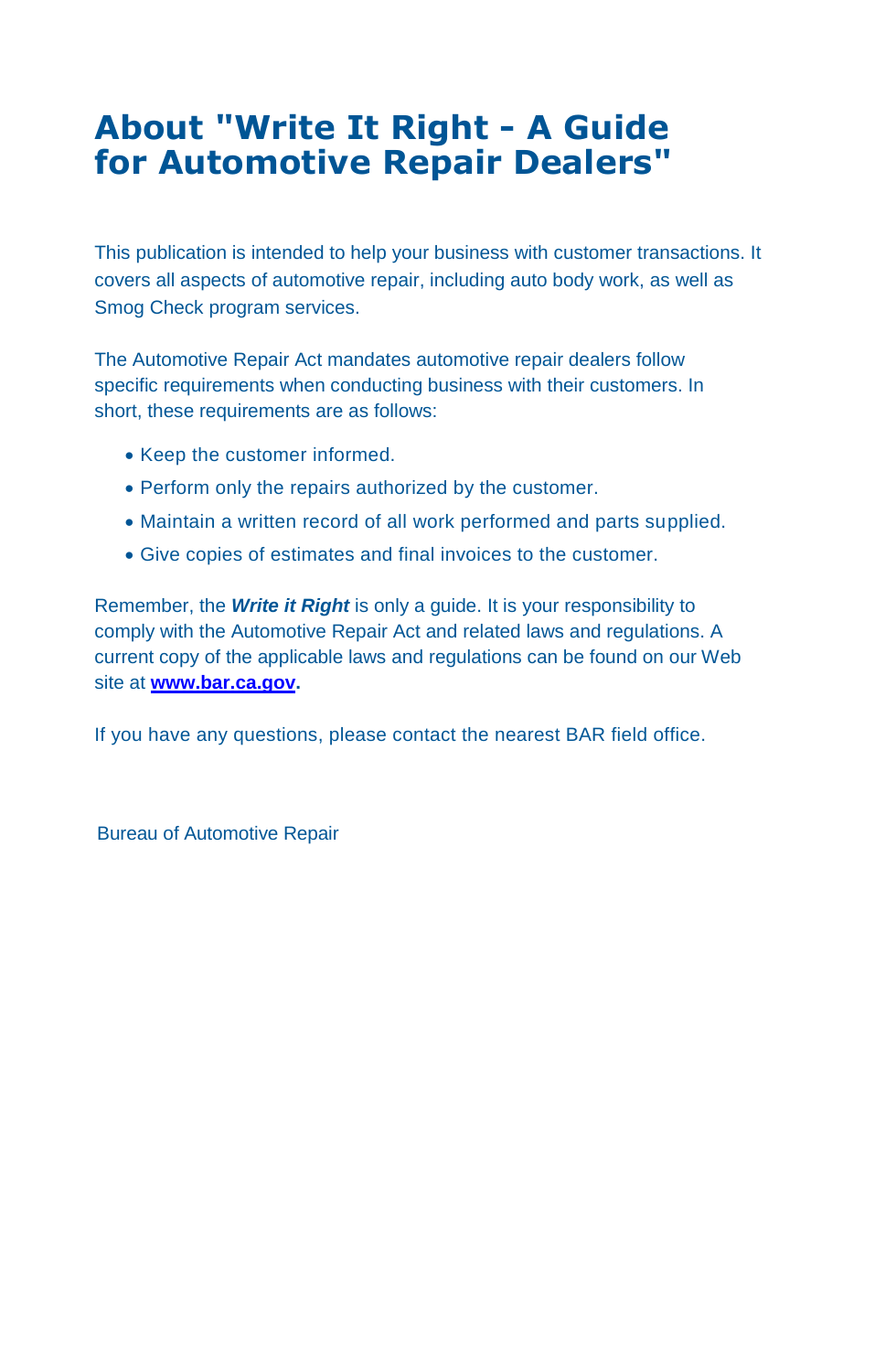# **Table of Contents**

| <b>Documentation Requirements</b>                                                       |  |
|-----------------------------------------------------------------------------------------|--|
|                                                                                         |  |
|                                                                                         |  |
|                                                                                         |  |
| <b>Teardown Requirements</b><br>Estimate to Teardown, Inspect, Report and Reassemble  8 |  |
|                                                                                         |  |
|                                                                                         |  |
|                                                                                         |  |
|                                                                                         |  |
|                                                                                         |  |
| <b>Smog Check</b>                                                                       |  |
|                                                                                         |  |
|                                                                                         |  |
| <b>Appendices</b>                                                                       |  |
|                                                                                         |  |
|                                                                                         |  |
|                                                                                         |  |
|                                                                                         |  |

#### **Publishing Information**

All copies of this publication are distributed free of charge. This publication may be copied if the meaning of the copied text is not changed or misrepresented and credit is given to the Department of Consumer Affairs, Bureau of Automotive Repair. In other situations, express written authorization from BAR is required.

Additional paper copies may be obtained by calling toll-free 800.952.5210. An electronic version is available at **[www.bar.ca.gov.](http://www.bar.ca.gov/)**

•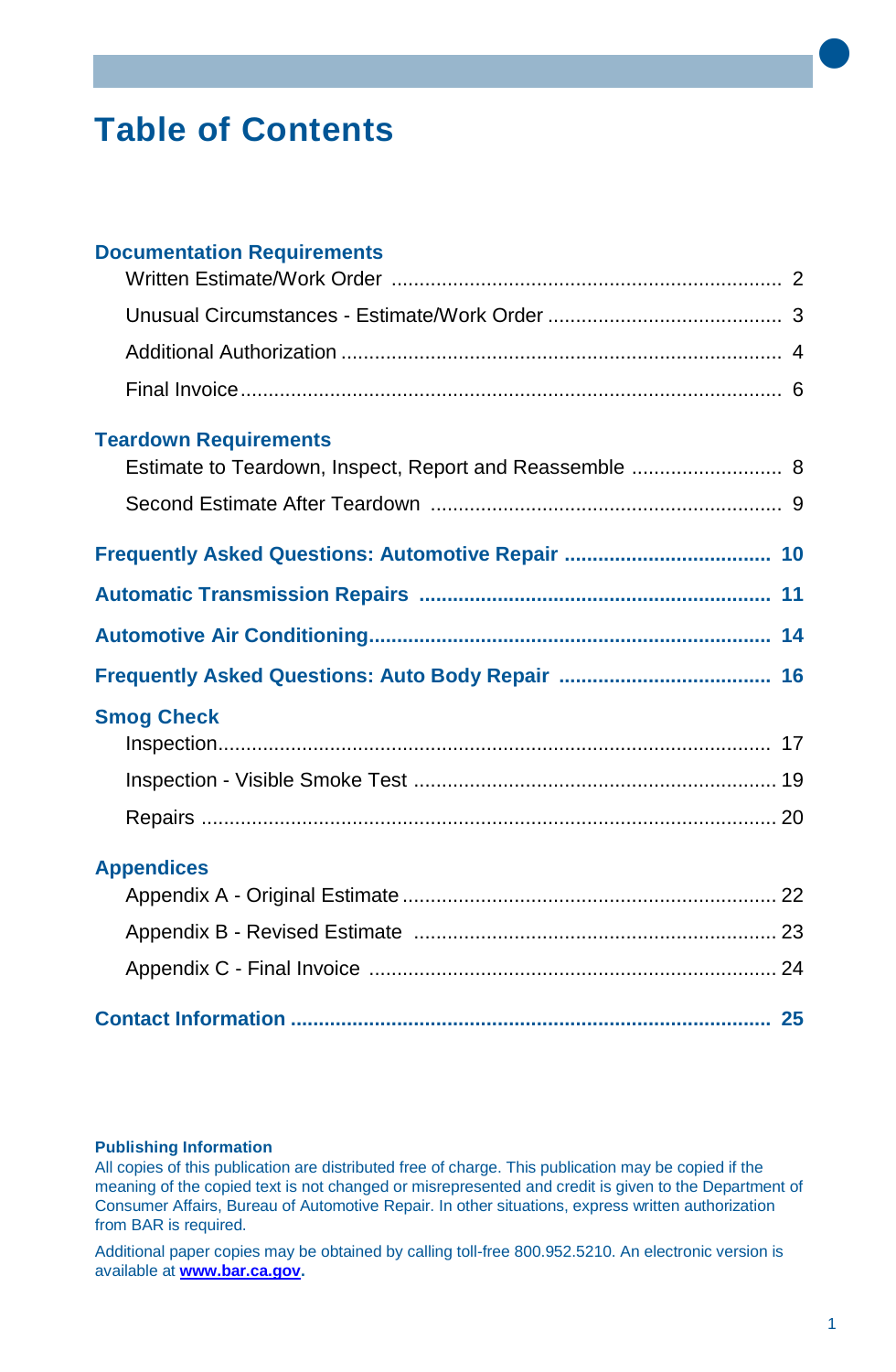# **Documentation Requirements**

#### **Written Estimate/Work Order**

#### **1. Who is the customer?**

The customer is the person presenting a motor vehicle for repair and authorizing the repairs to that motor vehicle.  $B\&P$  §9880.1(j)<sup>1</sup>

#### **2. What must be on a written estimate?<sup>2</sup>**

The written estimate must contain a description of the specific job, the estimated price for parts and labor, and the vehicle's odometer reading. All parts supplied must be identified as new, used, rebuilt or reconditioned. This should help the consumer understand what was purchased. B&P§9884.7(a)(2), B&P §9884.9, CCR §3353<sup>3</sup>

*Note: )*) Auto body repairs have additional requirements. See page 16.

#### **3. How are the repairs authorized?**

Authorization shall consist of the customer's signature on the estimate/work order taken before repair work begins (CCR §3303(j)). After the customer authorizes the repairs, your copy of the estimate becomes a work order. The customer must receive a copy of the signed document at the time of the signature. B&P §9884.9(a), §9884.7(a)(3), CCR §3353

*Note: Note:* )) Also see "Unusual Circumstances" on page 3.

- **4. Does the estimated price have to include the sales tax?**  No, tax is added when the job is completed.
- **5. Does the estimated price include the toxic waste disposal cost?** Yes, if disposal of toxic waste is applicable to the vehicle being repaired, the fee charged must be itemized separately on the estimate. If you charge a fee, your Environmental Protection Agency identification number must be printed on your estimates and invoices. B&P §9884.8, §9884.9(a), CCR §3356.1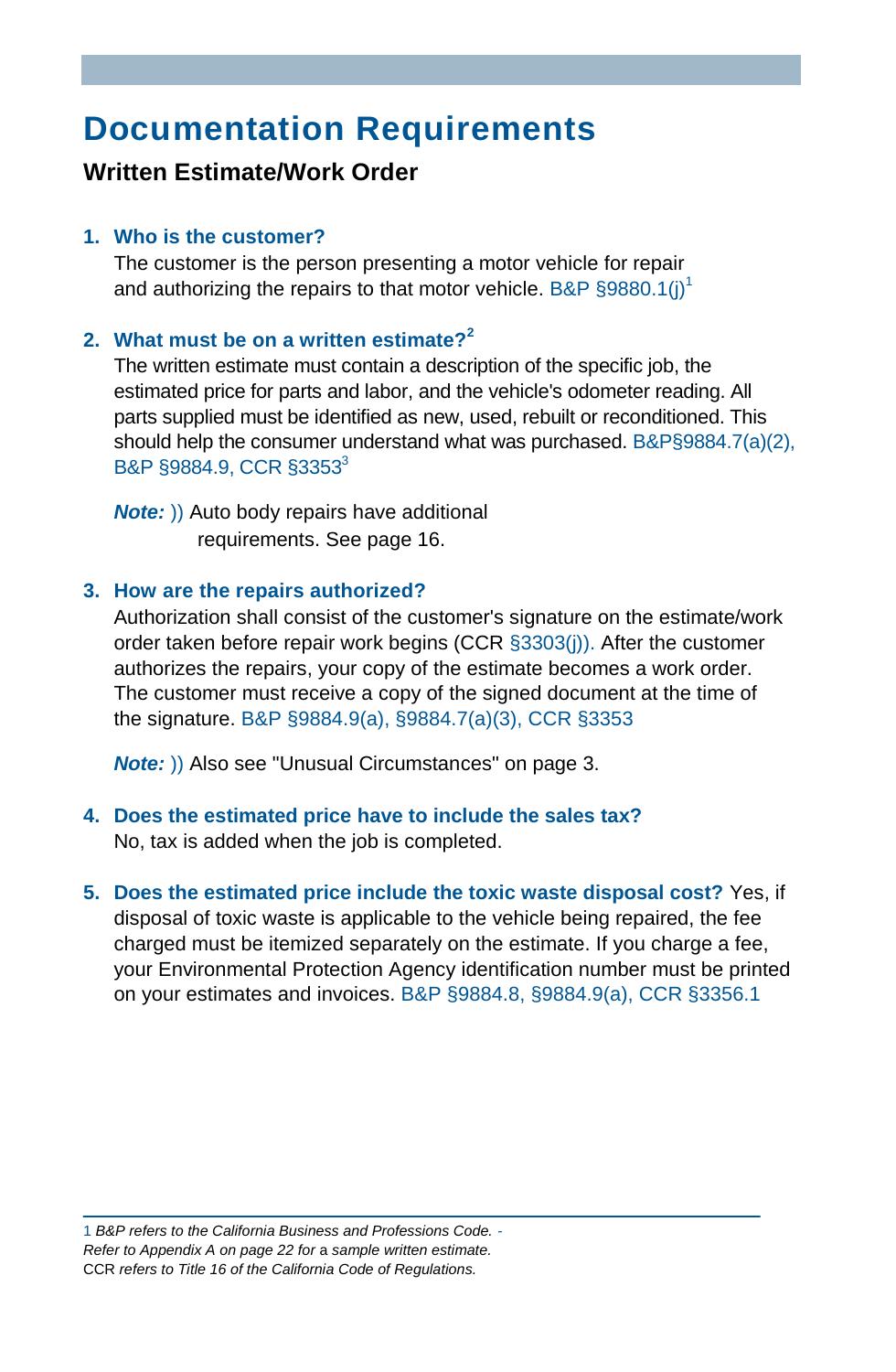# **Documentation Requirements**

#### **Unusual Circumstances - Estimate/Work Order**

#### **1. What are "unusual circumstances?"**

Unusual circumstances are instances when the customer cannot be present to sign the initial estimate/work order during normal business hours. For example, the customer may have dropped off the vehicle at the facility prior to or after business hours and/or the vehicle may have been towed to the facility unaccompanied by the customer. B&P §9884.9, CCR §3353(g)

#### **2. How do I get the customer's authorization under "unusual circumstances?"**

Prepare a written estimate/work order before any work is initiated, including any teardown. CCR §3353(g)(1)

Contact the customer by telephone, fax, or e-mail to provide all the information listed on the estimate/work order and obtain the customer's authorization. CCR §3353(g)(2)

 Properly document the customer's authorization on the work order and final invoice. CCR §3353(g)(3)

*Note:* » See page 5 for properly documenting the customer's authorization.

#### *REMINDER*

*You must obtain and properly document the customer's authorization for the specific job before beginning the work, even when the vehicle was dropped off prior to or after hours along with a note requesting work to be performed. This note does not constitute authorization. You still need to provide an estimate for the job and obtain authorization before proceeding.*

•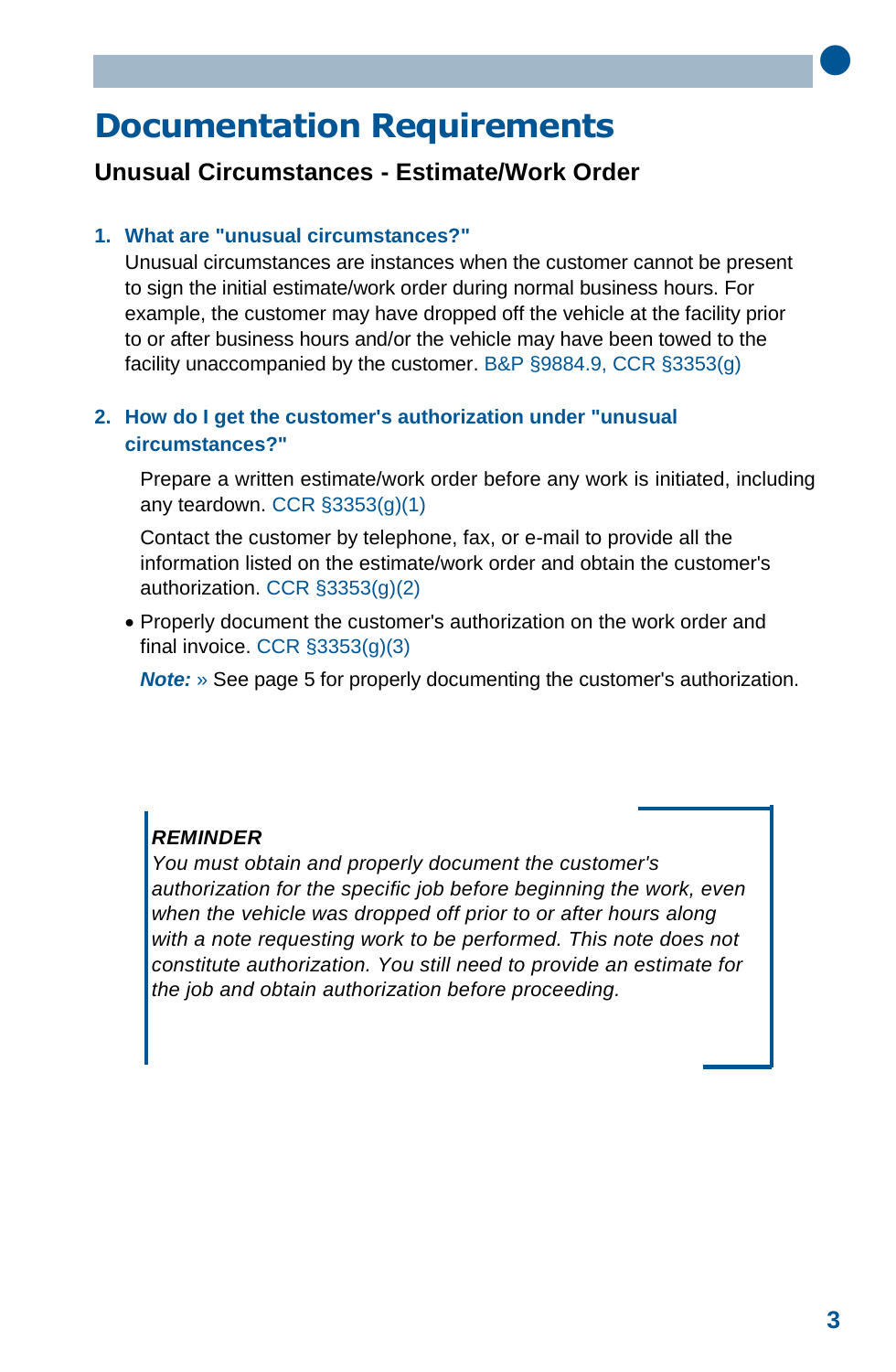# **Documentation Requirements**

#### **Additional Authorization**

#### **1. Can work be performed in excess of the work listed on the estimate/ work order?<sup>4</sup>**

Only if the customer authorizes the additional work and any extra cost before initating additional work. No charges shall be made in excess of the written estimate without authorization from the customer. B&P §9884.9, CCR §3353(c)

The customer may designate , in writing, another person to authorize additional repairs at the time that the initial authorization to proceed is signed. However, that person shall not be the automotive repair dealer or insurer involved in a claim for auto body repairs. B&P §9884.9(d), CCR §3353(f)

See required documentation for "Designation of Person to Authorize Additional Work or Parts" in B&P §9884.9(d) CCR §3353(f).

**2. Can I sublet the work? Who is responsible for the sublet repairs?** If you sublet work, you must include that fact on the written estimate/work order and the final invoice. You shall be responsible, in any case, for all service work in the same manner as if you or your employees had performed the repairs. At the request of the customer, you must disclose the name and location of the facility performing the sublet repairs. B&P §9884.9(b), §9884.7(a), CCR §3359

#### *REMINDER*

*You are responsible for documenting the service work performed by the sublet facility, just as if you had performed the work. You have the option of attaching the sublet facility invoice to your own and referencing its attachment, as an alternative if the description of the work performed and the parts supplied meets with the requirements of the law.*

**<sup>4</sup>** *Refer to Appendix B on page 23 for a sample work order.*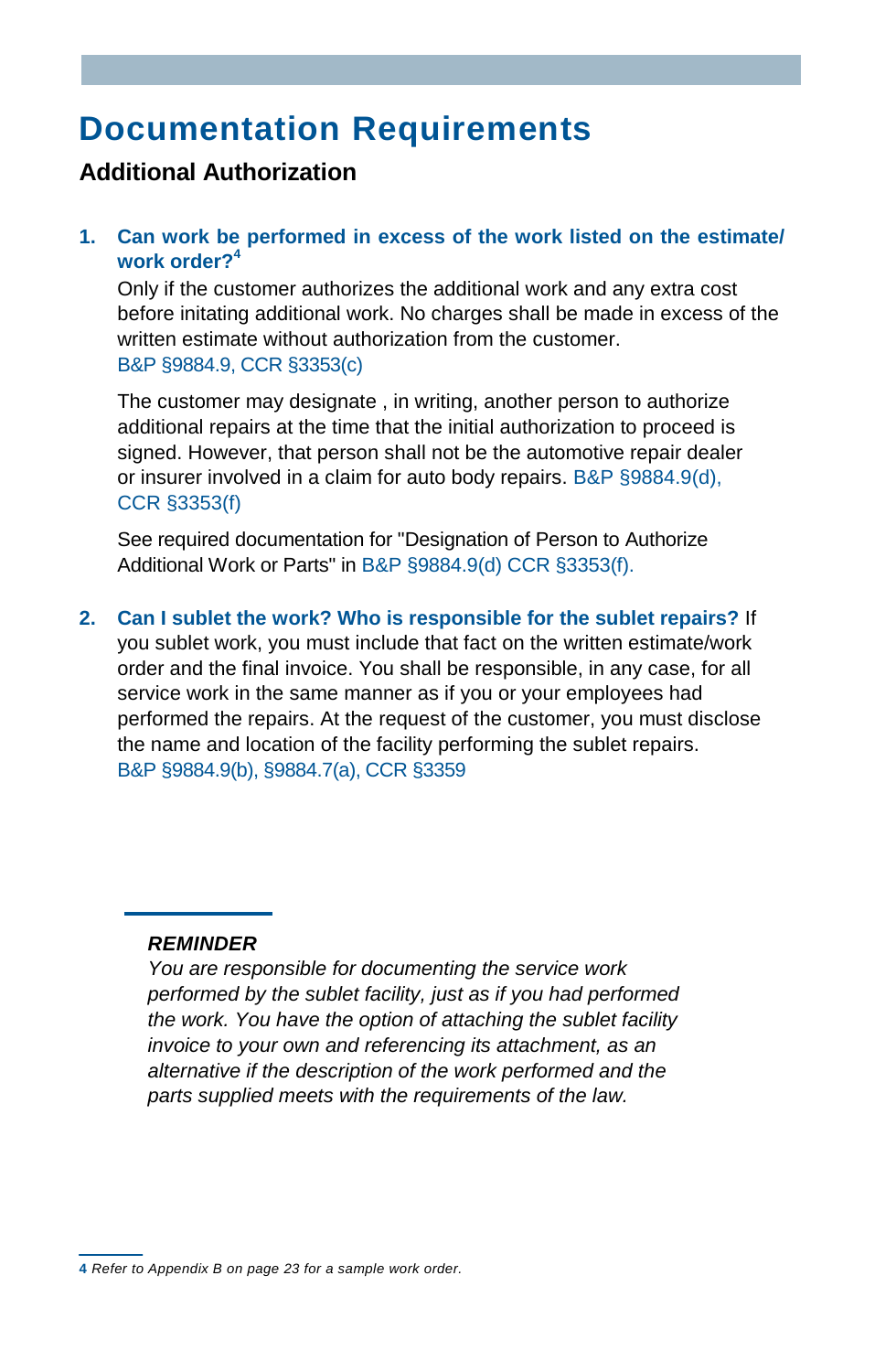#### **3. How are additional repairs authorized and documented?**

Specify on the estimate/work order the additional repairs, including parts and labor and the total extra cost. This additional work would be in excess of the original work estimated. Note how the added repairs were authorized: by phone, fax, or e-mail on the work order and final invoice. B&P §9884.9(a), CCR §3353(c)

- You must note the following on the work order:
	- Date
	- \* Time
	- Name of person authorizing the additional repairs
	- Telephone number called, if any
	- Description of additional repairs, parts, labor and total additional cost CCR §3353 (c)(1)
- If authorization is by fax, the returned fax document from the customer must be attached to the work order and final invoice. CCR §3353(c)(2)

If the authorization is by e-mail, the returned e-mail document from the customer shall be printed and a copy attached to the work order and final invoice. CCR §3353(c)(3)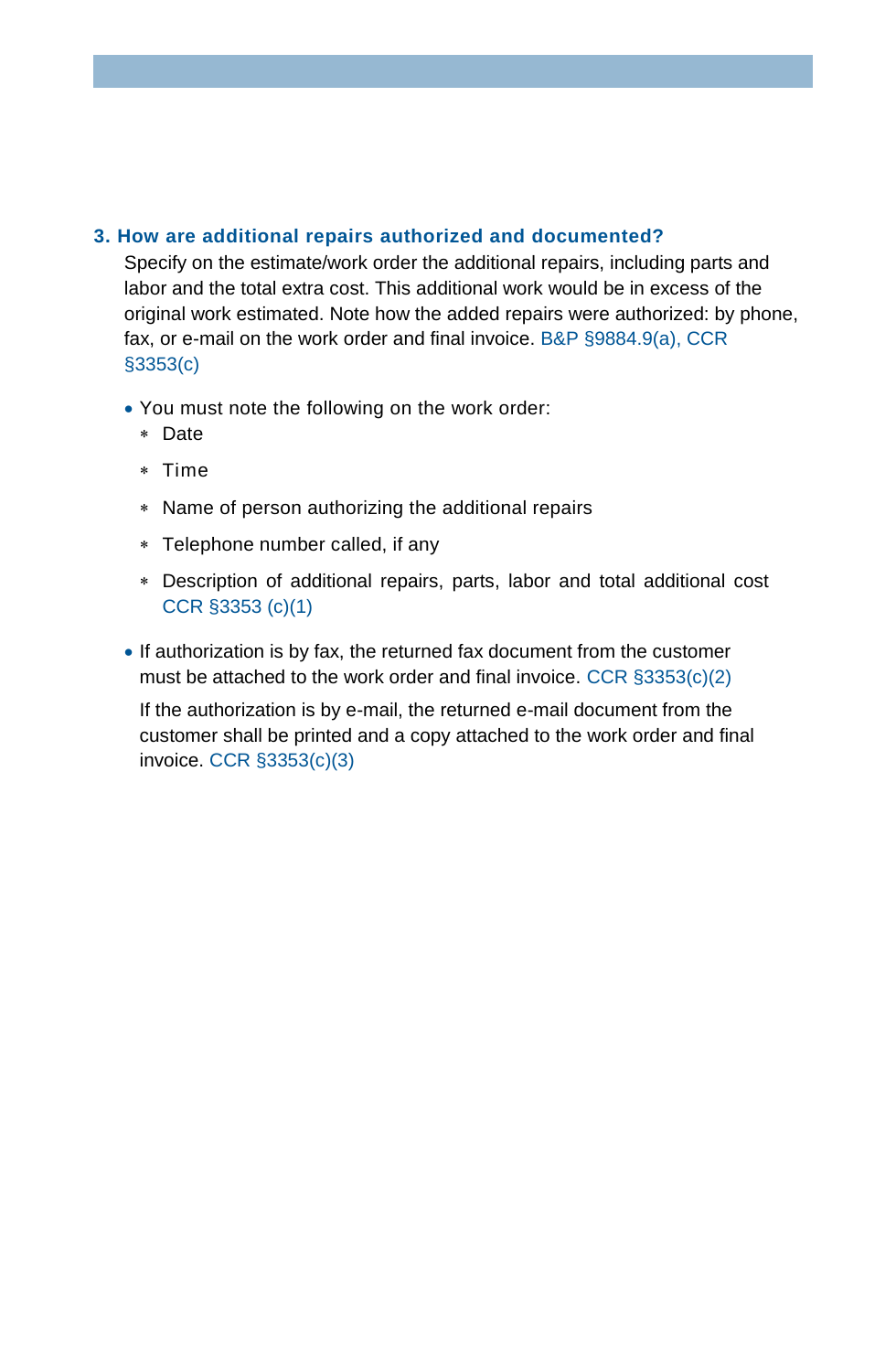# **Documentation Rem**

#### **Final Invoice**

•

#### **1. When does the customer get the invoice?**

The shop must provide the customer with an invoice upon completion of the repair work. B&P §9884.8, CCR §3356

#### **2. What must be on the invoice?<sup>5</sup>**

Your business name as registered with BAR CCR §3356(a)(1)

Your address as registered with BAR CCR §3356(a)(1) Your

BAR registration number CCR §3356(a)(1)

An itemized description of labor that clearly explains all service work performed and any parts supplied. B&P §9884.8, CCR §3356

Each part supplied must be listed in common terms so that the customer can understand what they purchased and the price of the part. You must state if each part is new, used, rebuilt, reconditioned, and whether any crash parts are Original Equipment Manufacturer (OEM) or non-Original Equipment Manufacturer (non-OEM) aftermarket. B&P §9884.8, CCR §3356

Labor operations and parts must be listed even if the work is under warranty or done at no charge B&P §9884.8, CCR §3356

Subtotals for parts and labor B&P §9884.8, CCR §3356

Sales tax B&P §9884.8, CCR §3356

#### Notations of additional authorization

If additional authorization was verbal or by telephone, you must either make the same notations on the final invoice as that of the work order as described on page 5 or you must use the "Acknowledgement of Notice and Consent." B&P §9884.9(a)(2), CCR §3353 (c)(1)

If additional authorization was by fax, you must attach a copy of the fax document that is signed and dated by the customer that shows the date, time of transmission, and a description of the additional repairs, parts, labor and additional cost. CCR §3353(c)(2)

If additional authorization was by e-mail, you must attach a copy of the email authorization which shows the date, time of transmission, and a description of the additional repairs, parts, labor and additional cost. §3353(c)(3)

\* If any, the toxic waste fee charged as stated on the original estimate and your Environmental Protection Agency number.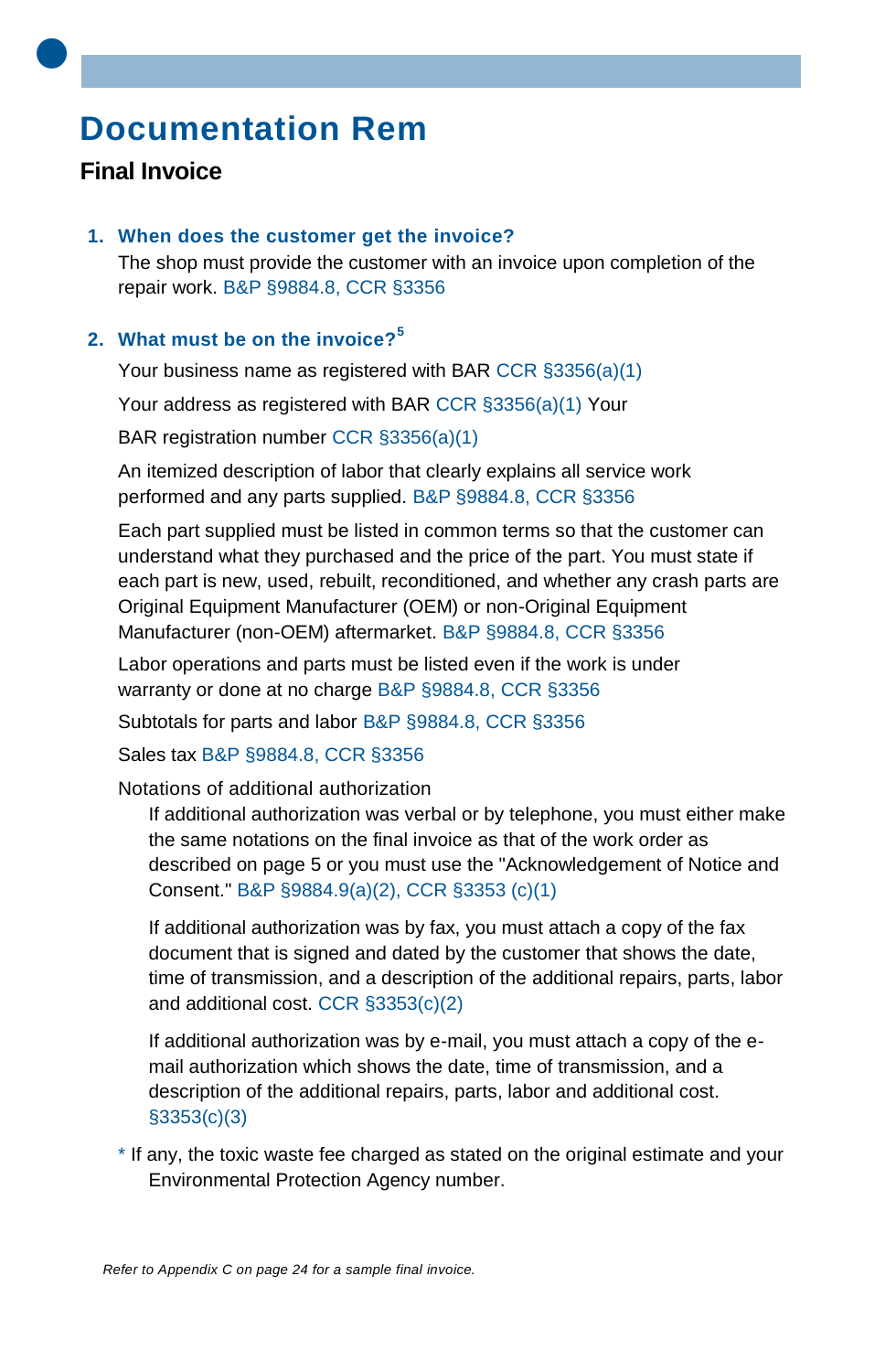#### **3. Do I have to return replaced parts to a customer?**

Yes, if requested by the customer at the time the estimate/work order is written. There are possible exceptions to the rule. For example, you are not required to return a part if it must go back to the supplier under warranty or core arrangement. However, in these circumstances, you must offer to show the replaced part to the customer. B&P §9884.10, CCR §3355

#### **4. Do I need to provide an invoice on a "no charge" or warranty repair?**

Yes, you must provide an invoice to your customer even if there is no charge. All work done by an automotive repair dealer, including all warranty work, shall be recorded on an invoice and shall describe all service work done and parts supplied. B&P §9884.8, CCR §3356

#### **5. When a customer gives verbal consent for additional repairs, must I always write the complete notation on the final invoice?**

Yes, unless you get the customer's signature or initials on an "Acknowledgement of Notice and Consent" which includes the language shown below. When using the "Acknowledgement of Notice and Consent," you must document any revisions of the original estimate on the work order, as described on page 5. B&P §9884.9(a)(2)

> **I acknowledge notice and oral approval of an increase in the original estimated price.**

> > Customer Signature or Initials

#### **6. How long should I keep a copy of the invoice?**

The invoice, along with other records pertaining to the repair, shall be maintained and available for inspection for at least three years. Copies of estimates, invoices for parts, and sublet repairs or labor, shall be open for reasonable inspection and/or reproduction by the Bureau or other law enforcement officials during normal business hours. B&P §9884.11, CCR §3358

#### *TIP*

*If storing items electronically, remember to scan all documents that include a customer's signature.*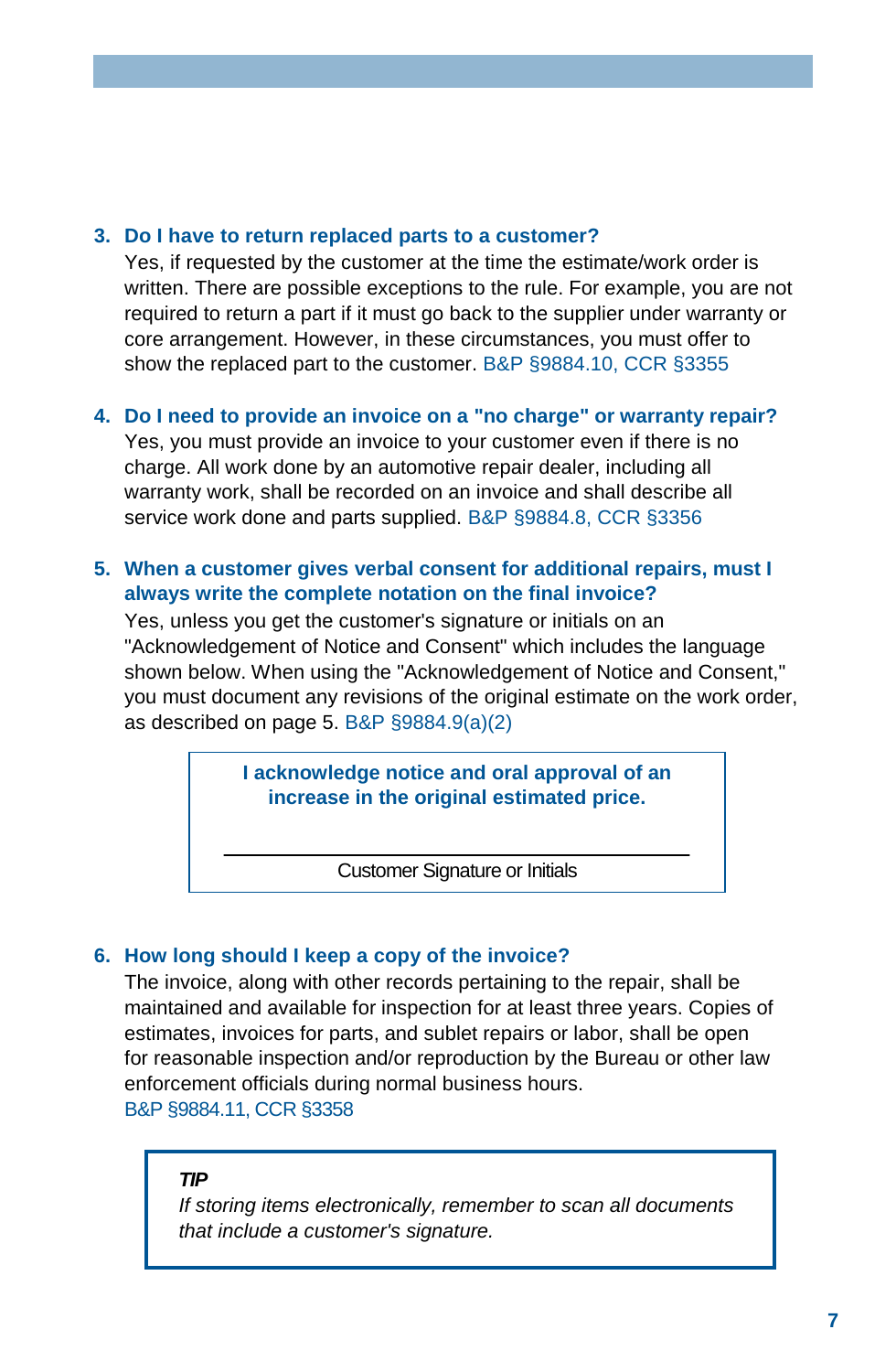# **Teardown Relit**

#### **Estimate to Teardown, Inspect, Report and Reassemble**

#### **1. What is a teardown estimate?**

A teardown estimate is used when it is necessary to disassemble a vehicle component to find the problem and then prepare a more complete written estimate. B&P §9884.9, CCR §3353(d)

#### **2. What must be included in the teardown estimate?**

The teardown estimate must contain everything required for a written estimate with the addition of the following:

The cost of the teardown estimate must include a price for reassembly and the cost of items such as gaskets, seals and o-rings, which are normally destroyed during disassembly. CCR §3353(d)

The maximum time it will take to reassemble the vehicle in the event the customer does not want to have the repairs done. "Maximum" time is counted from the date of authorization for the teardown. CCR §3353(d)

#### **3. What if the vehicle cannot be restored to its former condition after teardown?**

If the act of teardown might prevent the restoration of the component to its former condition, you shall inform the customer of this potential prior to starting the teardown. In addition, the teardown information must be documented on the work order containing the teardown estimate before the work order is signed by the customer. CCR §3353(d)

#### *REMINDER*

*The laws and regulations pertaining to automotive repair and the Smog Check Program can change annually. It is your responsibility to remain abreast of these changes. To obtain a current copy of BAR's laws and regulations, contact your local field office or visit* **[www.bar.ca.gov.](http://www.bar.ca.gov/)**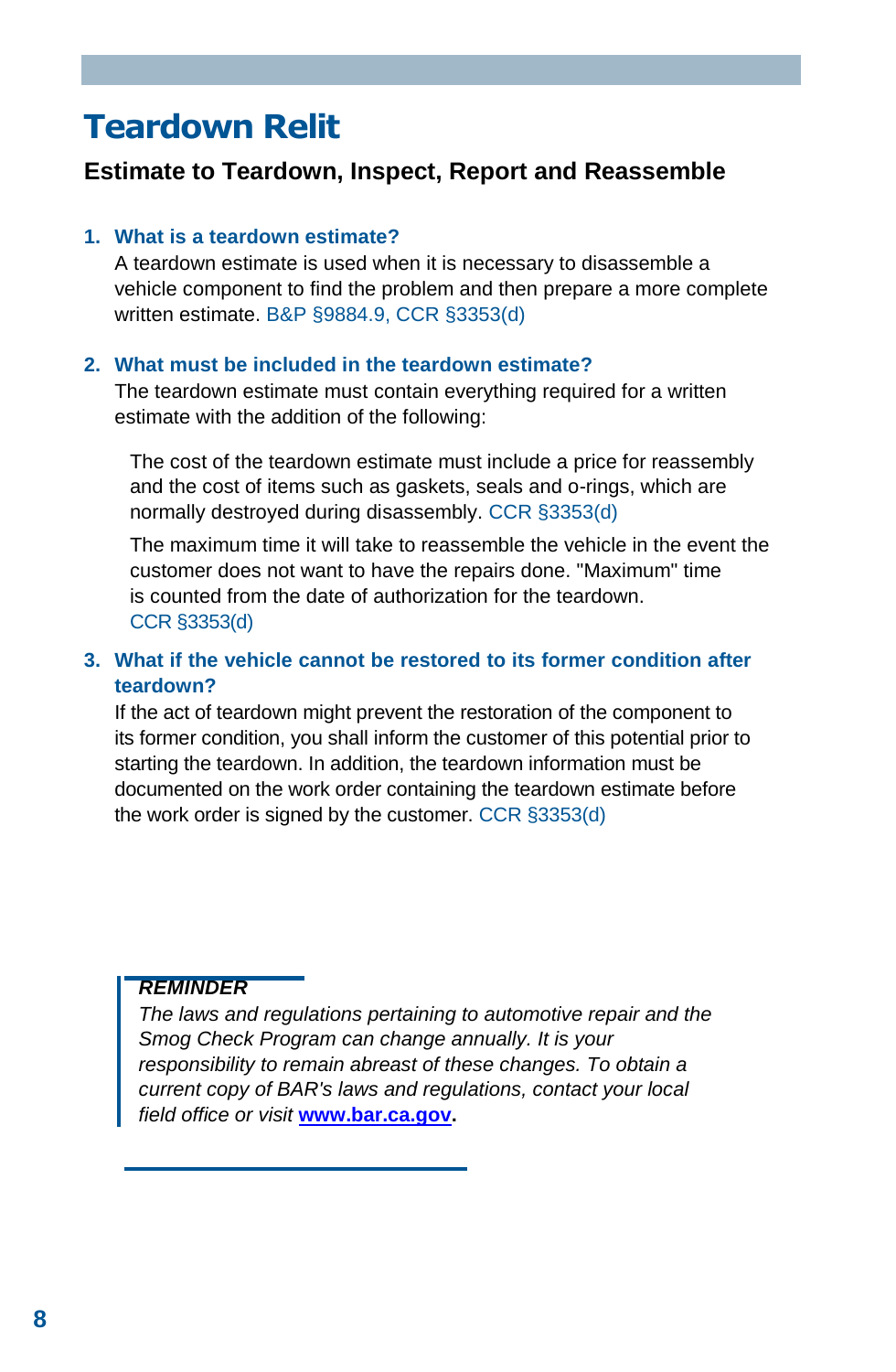# **Teardown Requirements**

#### **Second Estimate After Teardown**

#### **1. What do I do after I have inspected the torn down vehicle?**

After inspecting the vehicle, prepare a written estimated price for a specific job. You must itemize all parts and labor required for the repair and contact the customer for authorization to proceed with the repair. B&P §9884.9, CCR §3353(d)

#### **2. How is authorization obtained for the second estimate after teardown?**

Authorization is obtained in the same way that any other additional work is authorized; written, oral or electronic. B&P §9884.9, CCR §3353

**3. Do I have to follow the itemized estimate/work order exactly?** Yes,

you must follow the itemized estimate/work order exactly unless you get the customer's authorization to make a change in the method of repair or parts supplied. CCR §3353(e)

#### **4. What do I do if the customer decides not to have the repairs performed?**

If the customer decides not to have the repair performed, reassemble the vehicle within the maximum time period written on the teardown estimate after obtaining the customer's authorization. You cannot charge any more than the price on the teardown estimate since the original estimate includes reassembly. CCR §3353(d)

#### **5. What do I do if the customer decides not to have the repairs performed and reassembly is not possible?**

If reassembly is not possible, you should note the change in method of repair and adjust the bill accordingly. If you have knowledge that the act of teardown might prevent the restoration of the component to its former condition, you shall write that information on the work order containing the teardown estimate before the work order is signed by the customer. CCR §3353(d)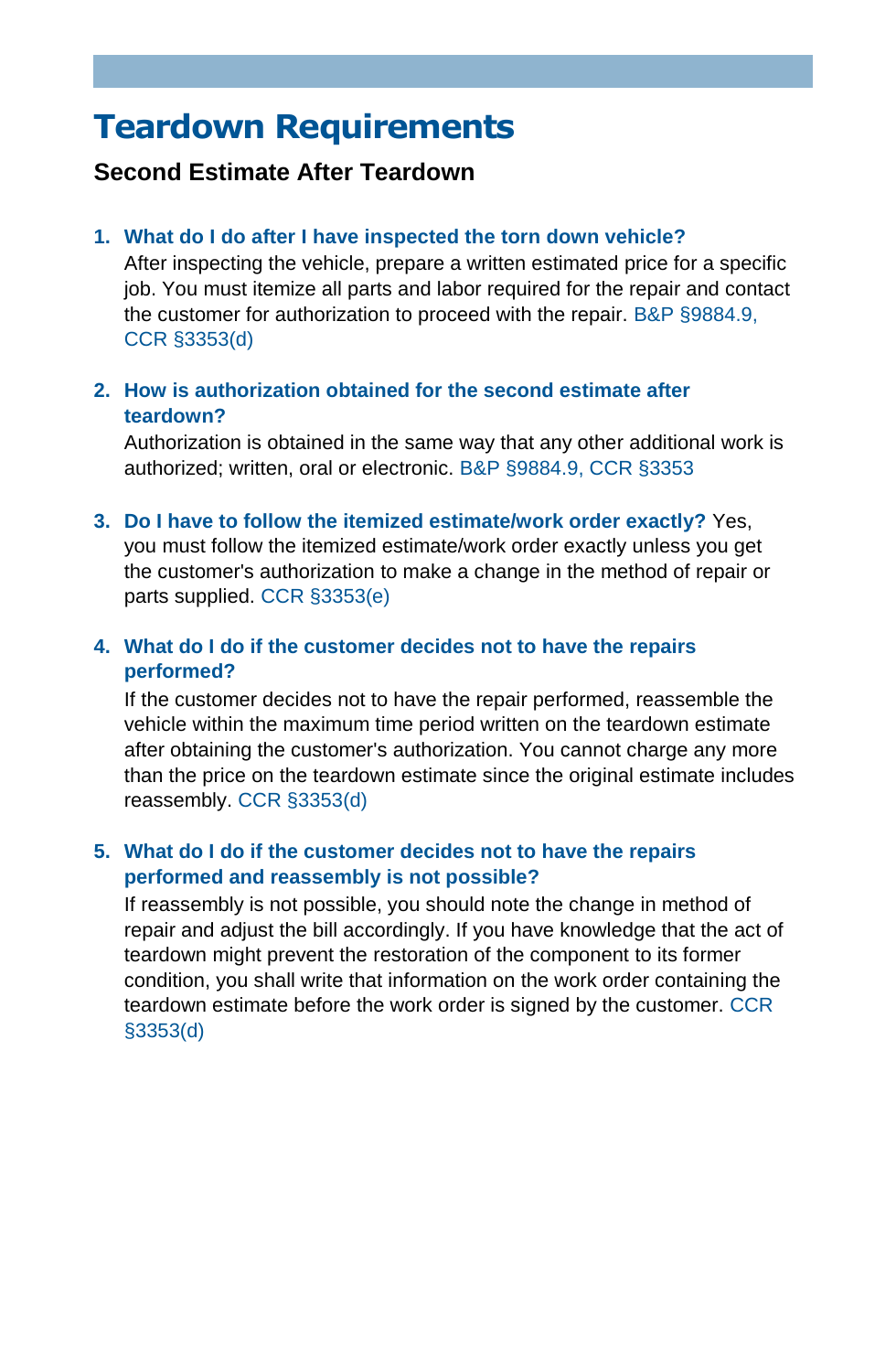## **Frequently Asked Questions: Automotive Repair**

#### **1. Do I have to post my labor rate per hour or have it on my estimate and/or invoice?**

No, there are no laws or regulations under the Automotive Repair Act requiring you to post hourly rates or have it on the estimate and/or invoice, except for licensed Lamp, Brake or Smog Check stations. Lamp and Brake — CCR §3307(d), Smog Check — CCR §3340.15(e)

#### **2. Am I required to put the labor hours for a repair procedure on my estimate or final invoice?**

No. However, if for example your final invoice shows that you billed three hours of labor time for a repair procedure, you must have spent three hours of labor time for that repair procedure.

#### **3. Do I have to follow the itemized estimate/work order exactly?**

Yes, you must follow the itemized estimate/work order exactly, unless you get the customer's authorization to make a change in the method of repair or parts supplied. CCR §3353(e)

#### **4. Can I charge for shop supplies?**

You cannot charge for items generally noted as shop supplies, miscellaneous parts, etc. You may charge only for supplies actually used on the customer's vehicle. The cost of these supplies must be included as part of the original estimate and they must be itemized on the invoice. B&P §9884.9, CCR §3356(c)

#### **5. Can I use common industry-recognized acronyms when describing service work and parts on my estimates and invoices?**

Your estimate need to be for a specific job, and the invoice must itemize the job in a manner so the customer can understand what was purchased. Your customer is not likely to understand that "R & R" means "Remove and Replace," or that a "TPS" is a "Throttle Position Sensor." B&P §9884.8 and 9884.9, CCR §3353 and 3356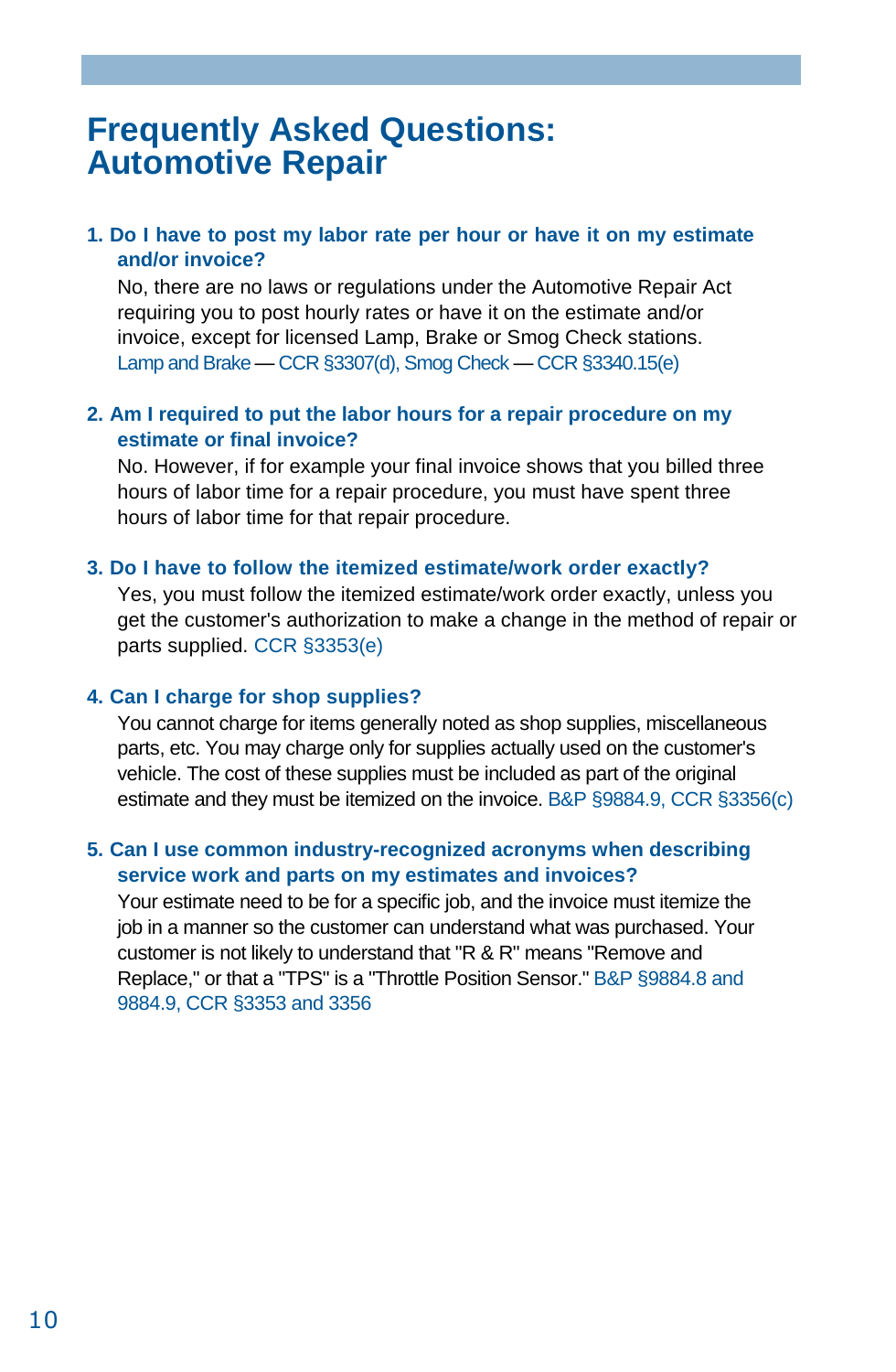# **Automatic Transmission Repairs**

A well-maintained automatic transmission can last a long time. When problems do occur, repairs may be costly. If repairs are necessary, your customer faces decisions such as, should the transmission be repaired or replaced, should just the torque converter be replaced, or does it just need service. The customer depends on your expertise and recommendation to make this decision.

#### **Minimum Requirements** CCR §3361.1(a)

 Before an automatic transmission is removed from a vehicle for purposes of repair, or overhaul/rebuilding, it shall be inspected. This inspection shall determine whether or not the replacement or adjustment of any external part or parts will correct the specific malfunction of the transmission.

In the case of an electronically controlled automatic transmission, the inspection shall include a diagnostic check, including the retrieval of any diagnostic codes of the electronic control module that controls the operation of the transmission.

#### **Informing the Customer** CCR §3361.1(a)

 If a minor service and/or replacement or adjustment of any external part can reasonably be expected to correct the specific problem, you must inform the customer prior to removal of the automatic transmission.

Prior to removal of any transmission, all applicable guarantee or warranty must be disclosed to the customer.

If the customer requests a rebuilt or exchanged transmission and does not want an external inspection, be sure to document that on the estimate/ work order.

- The customer must be notified and must authorize any further repairs if external adjustments or repairs will not correct the problem. CCR §3353(c)
- If a teardown is performed, the estimate must comply with the written estimate and teardown estimate requirements noted in the previous section. CCR §3353(d)
- If after the external inspection the customer authorizes the shop to repair a specific malfunction, install a rebuilt exchange transmission, or rebuild the customer's transmission for a specific price (the additional estimate must include all parts and labor necessary to complete the specific job), and no teardown is performed, it is not necessary to complete a teardown estimate.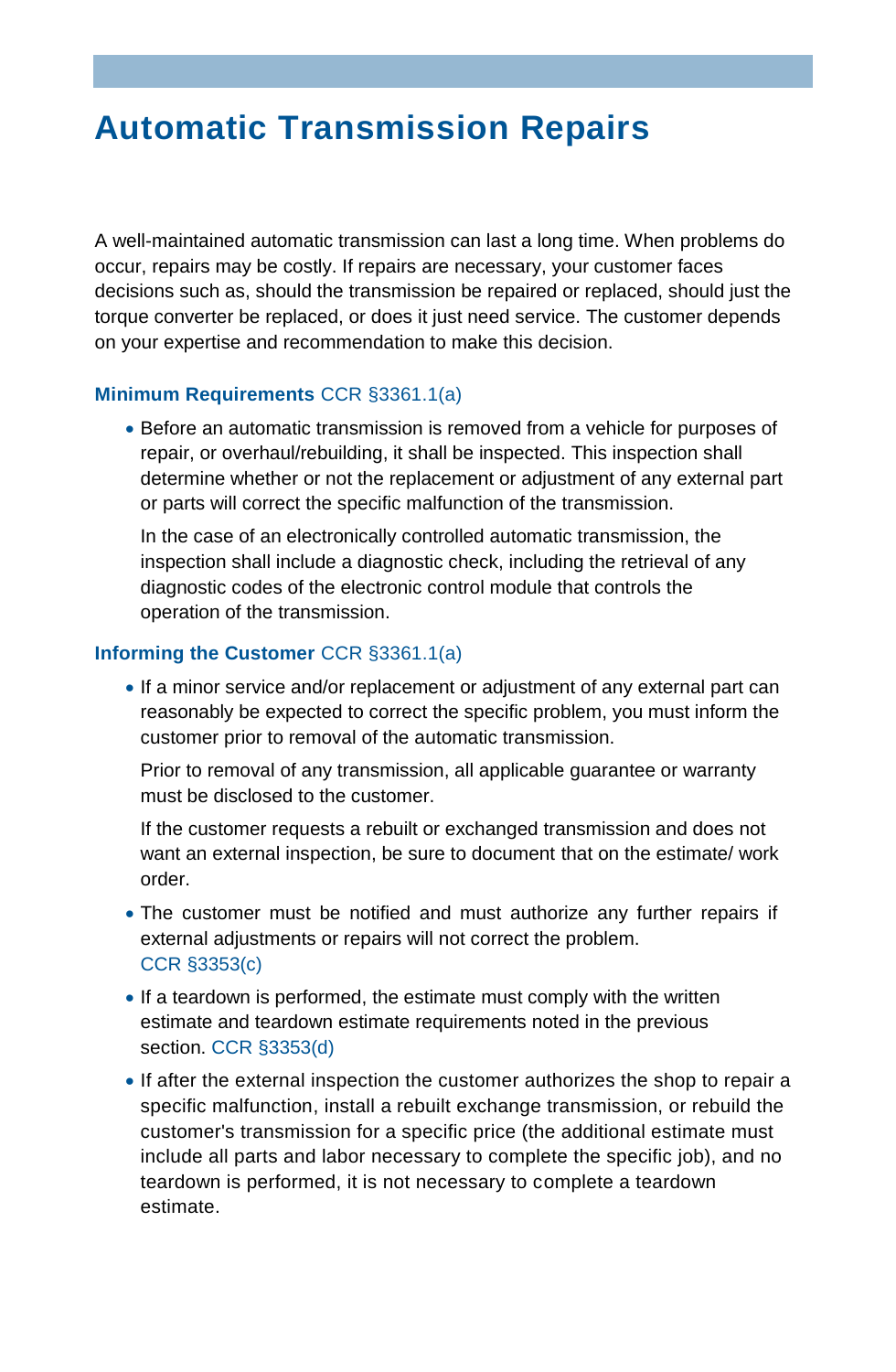# **Automatic Transmission Repairs** *continued*

Any automotive repair dealer that advertises or performs, directly or through a sublet contractor, automatic transmission work and uses the words "exchanged," "rebuilt," "remanufactured," "reconditioned,"or "overhauled," or any expression of like meaning, to describe an automatic transmission in any form of advertising or on a written estimate or invoice shall only do so when all of the following have been done since the transmission was last used: CCR §3361.1(c)

All internal and external parts, including case and housing, have been thoroughly cleaned and inspected.

The valve body has been disassembled and thoroughly cleaned and inspected unless otherwise specified by the manufacturer.

All bands have been replaced with new or relined bands.

All the following have been replaced with new parts:

- Lined friction plates
- Internal and external seals, including seals that are bonded to metal parts
- All sealing rings
- Gaskets

•

Organic media disposable type filters (if the transmission is so equipped)

All impaired, defective, or substantially worn parts not mentioned above have been restored to a sound condition or replaced with new, rebuilt, or unimpaired parts. All measuring and adjusting of such parts has been performed as necessary.

The transmission's electronic components, if so equipped, have been inspected and found to be functioning properly or have been replaced with new, rebuilt, or unimpaired components that function properly.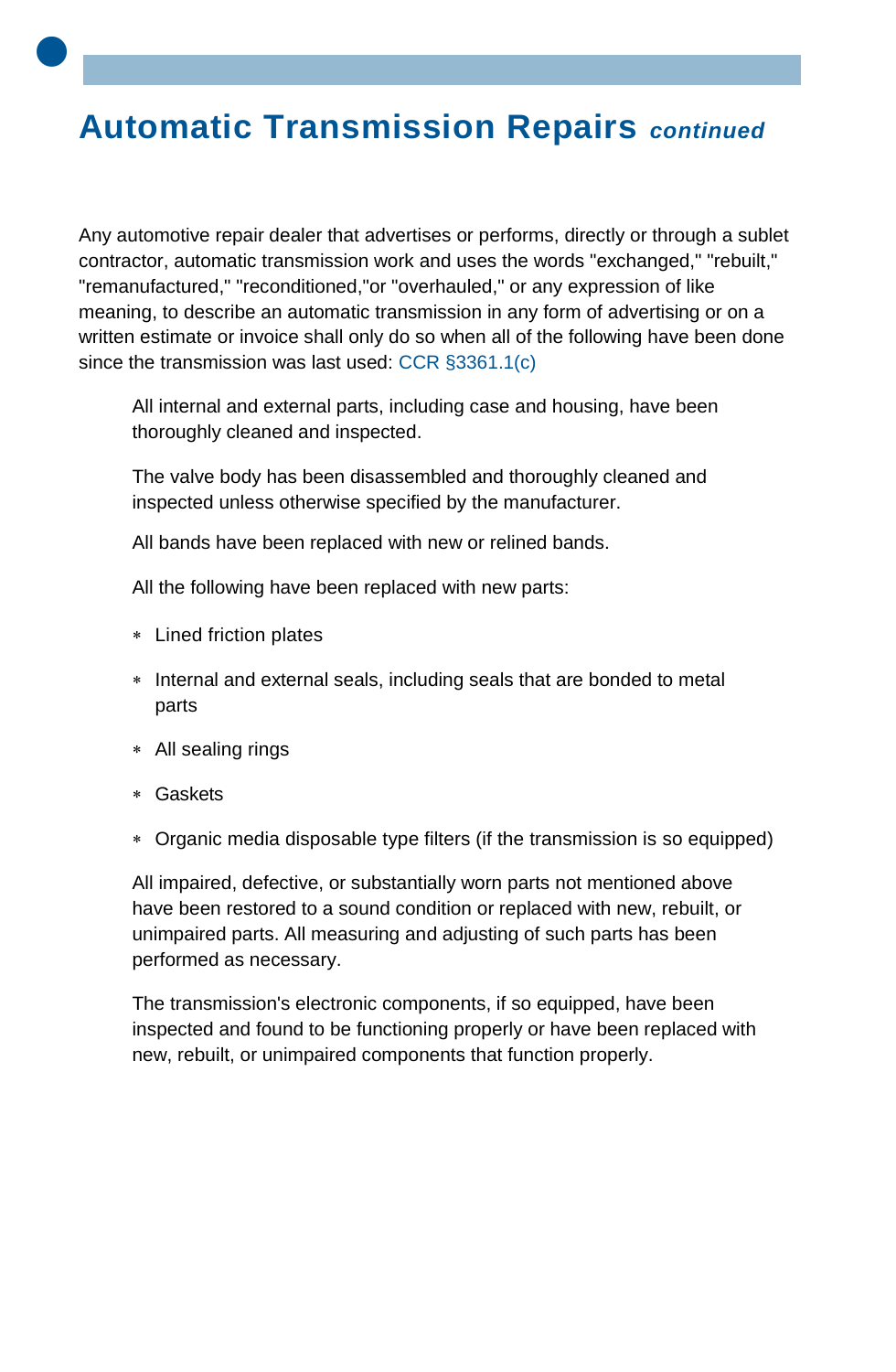The torque converter has been inspected and serviced according with the following:

The torque converter is considered to be part of the automatic transmission and shall be examined, cleaned, and made serviceable before the rebuilt, remanufactured or overhauled transmission is installed. If the torque converter cannot be restored to a serviceable condition, then the customer shall be so informed. With the customer's authorization, the converter shall be replaced with a new, rebuilt, remanufactured, reconditioned, overhauled, or unimpaired used torque converter. A torque converter shall not be represented as rebuilt, remanufactured, reconditioned, or overhauled unless the torque converter shell has been opened, all components of the overrunning clutch assembly have been inspected and replaced as required, all friction materials have been replaced as required, all rotating parts have been examined and replaced as required, the shell has been resealed, and the unit has been pressure tested. CCR §3361.1(d)

These procedures and all service work performed must be documented on the final invoice. B&P §9884.8, CCR §3356

#### *TIP*

*Want to make sure that you and your staff understand relevant automotive repair laws and regulations? Then a "Write it Right" presentation may be for you. This is a free service offered by the Bureau to new and existing licensees. It consists of a presentation to the owner, manager and employees by a BAR representative on relevant laws and regulations, as well as an overview of BAR. Contact your local field office to schedule a presentation.*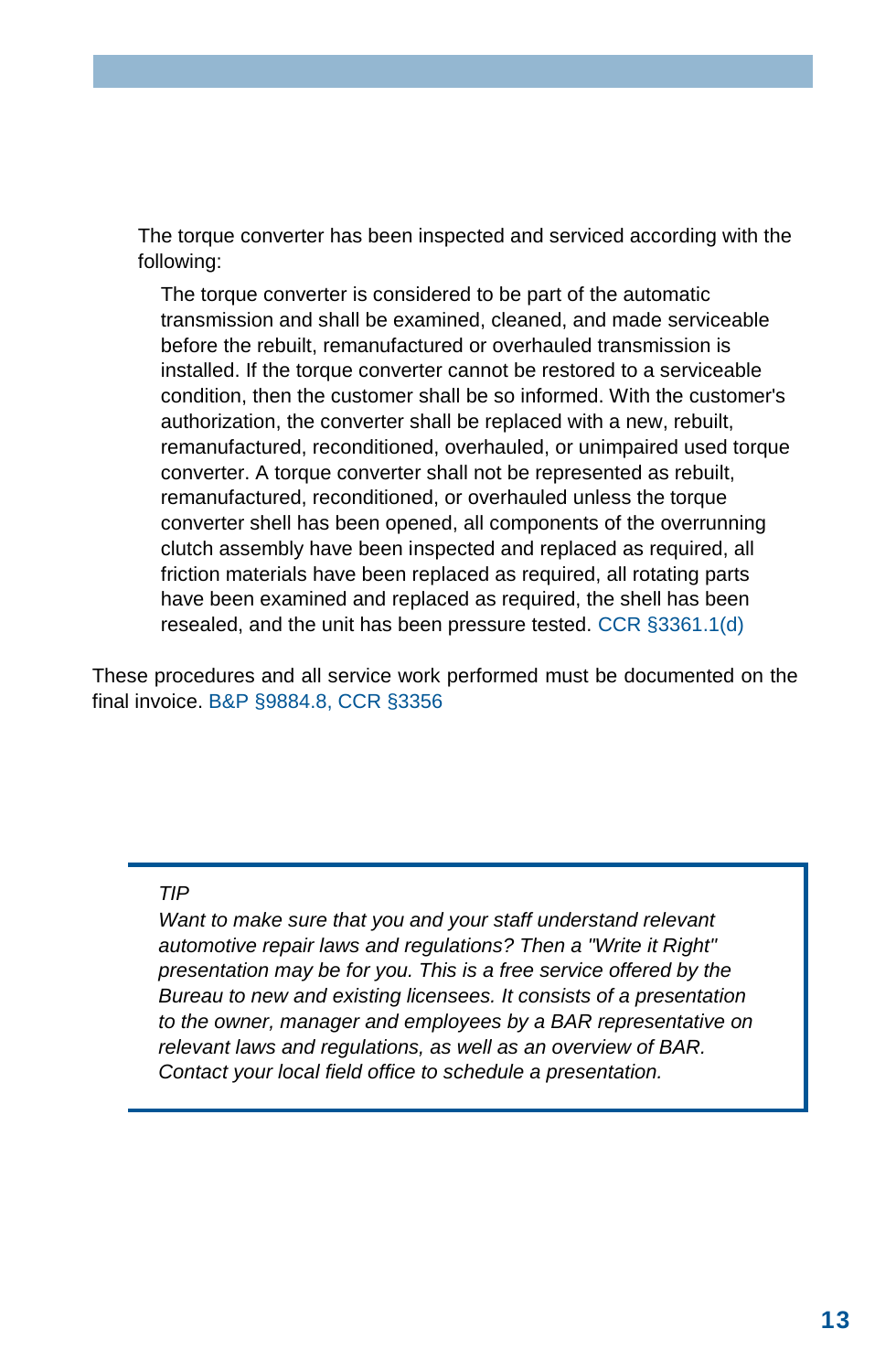# **Automotive Air Conditioning**

Any automotive repair dealer that performs or advertises automotive air conditioning work or service shall perform all of the following procedures as part of that air conditioning service. B&P §9884.7(a)(7), CCR §3366

The following procedures and any service work performed must be documented on the final invoice. B&P §9884.8, CCR §3356

#### **Procedures:**

**1.** Exposed hoses, tubing, and connections are examined for damage or leaks;

\_ The compressor and clutch, when accessible, are examined for damage, missing bolts, missing hardware, broken housing and leaks;

The compressor is rotated to determine if it is seized or locked up;

Service ports are examined for missing caps, damaged threads and conformance with labeling;

The condenser coil is examined for damage, restrictions or leaks;

The expansion device, if accessible, is examined for physical damage or leaks;

The accumulator receiver dryer and in-line filter have been checked for damage, missing or loose hardware or leaks;

The drive belt system has been checked for damaged or missing pulleys or tensioners and for proper belt routing, tension, alignment, excessive wear or cracking;

- u. The fan clutch has been examined for leakage, bearing wear and proper operation;
- 10. The cooling fan has been checked for bent or missing blades;
- 11. Accessible electrical connections have been examined for loose, burnt, broken or corroded parts;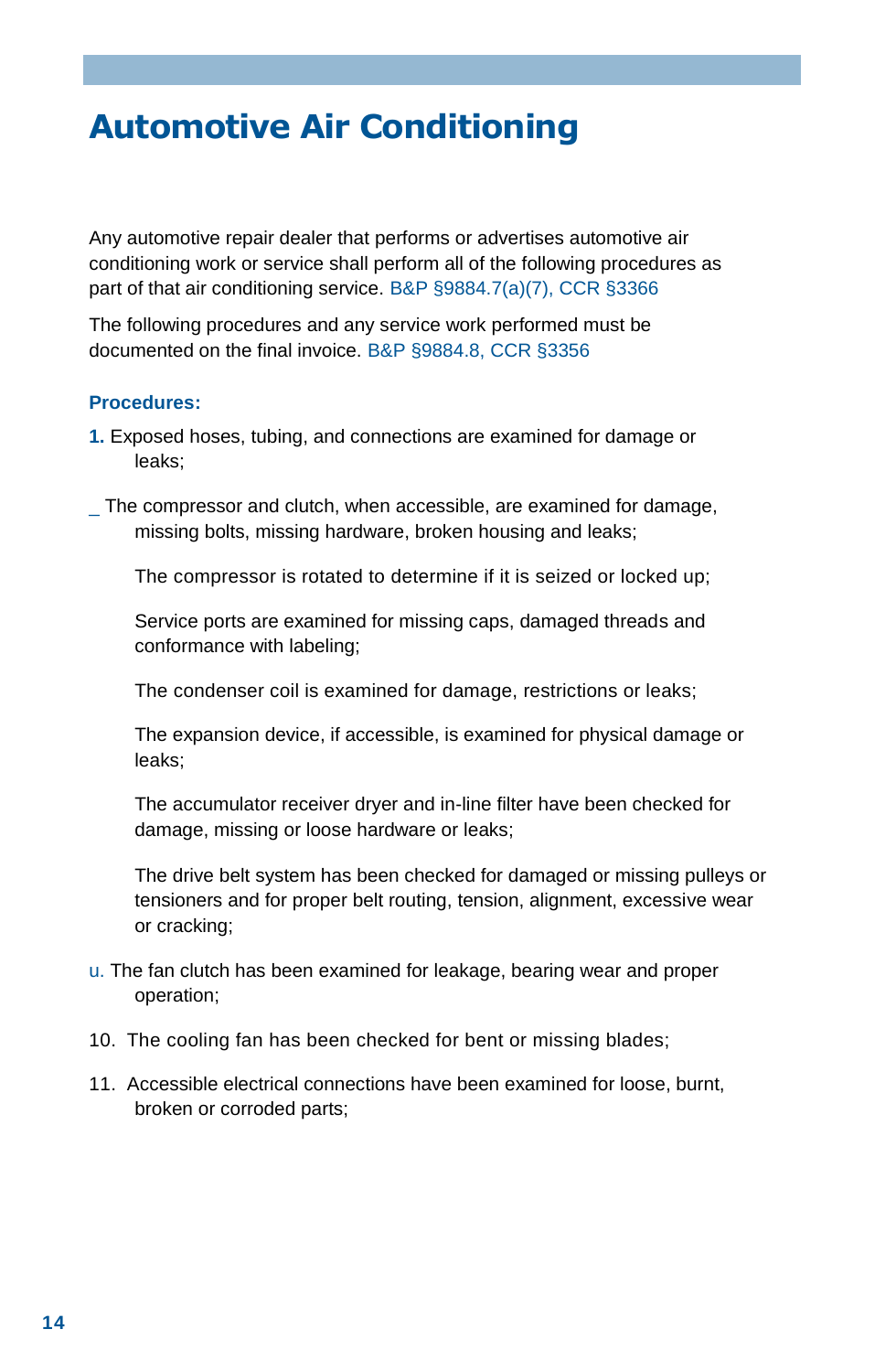The refrigerant in use has been identified and checked for contamination;

The system has been checked for leakage at a minimum of 50-PSI system pressure;

The compressor clutch, blower motor and air control doors have been checked for proper operation;

High and low side system operating pressures, as applicable, have been measured and recorded on the final invoice; and

The center air distribution outlet temperature has been measured and recorded on the final invoice.

Air conditioning work which does not involve opening the refrigerant portion of the air conditioning system, refrigerant evacuation, or full or partial refrigerant recharge, need not include the procedures listed above unless required by acceptable trade standards. CCR §3366(b)

#### *REMINDER*

*As an alternative to individually listing these required labor operations on the invoice, you may choose to create a separate document listing these procedures, and attaching the document to the invoice when applicable to the repair or service. Remember that your invoice must make reference to the attached document, and that the document must then fully comply with the requirements of the law in describing the service work performed.*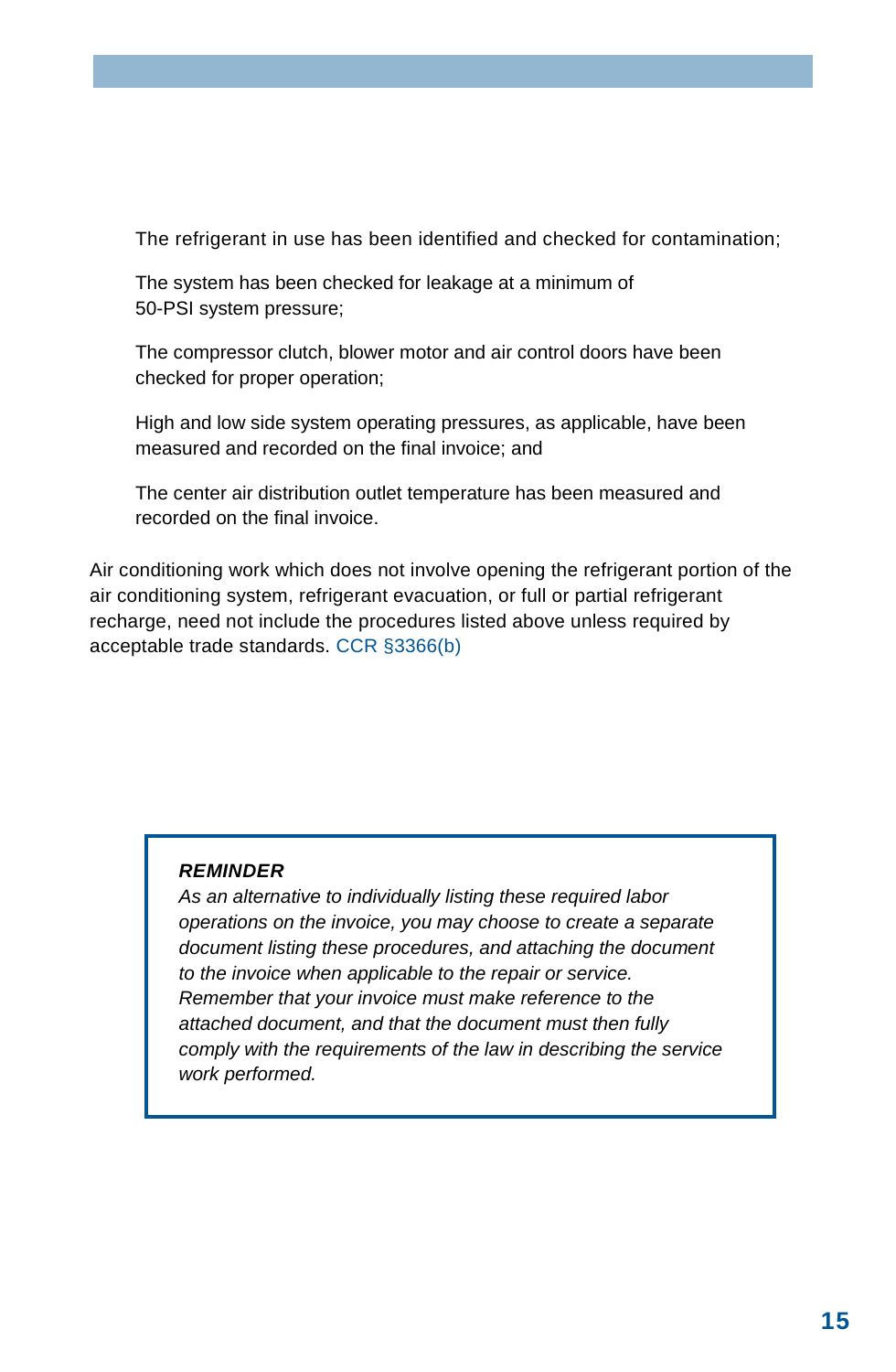## **Frequently Asked Questions: Auto Body Repair**

#### **1. What does "Like Kind and Quality" and "Quality Replacement Part" mean?**

Some insurance companies use "Like Kind and Quality" or "Quality Replacement Part" to describe used or aftermarket crash parts. However, BAR only acknowledges the parts description of new, used, rebuilt, reconditioned or Original Equipment Manufacturer (OEM) crash part or Non-Original Equipment Manufacturer (non-OEM) aftermarket crash part. CCR §3356(a)(2)(B)

#### **2. Are there any industry-recognized terms BAR does acknowledge?** Yes,

BAR does define several terms in regulation. For example, "section" or "sectioning" means the replacement of less than a whole part or component by splicing the part or component at non-factory seams. Also "crash part" is defined as a replacement for any of the non-mechanical sheet metal or plastic parts which generally constitute the exterior of a motor vehicle, including innner and outer panels. CCR §3303

#### **3. Since auto body repair estimates must be itemized, how can I change it?**

You must contact the customer. You cannot change the method of repair without authorization from the customer. If the customer agrees to the change, write a description of the change and any change in price. Make a notation of the date, the time, the name of the customer and the telephone number called, if any. You can also e-mail or fax the information to the customer. This information must be on the work order and on the final invoice. CCR §3353(c)

#### 4. What about paint and materi

line entry, tape with a one-line entry, etc. However, you may choose to absorb the cost of such materials as part of your overhead.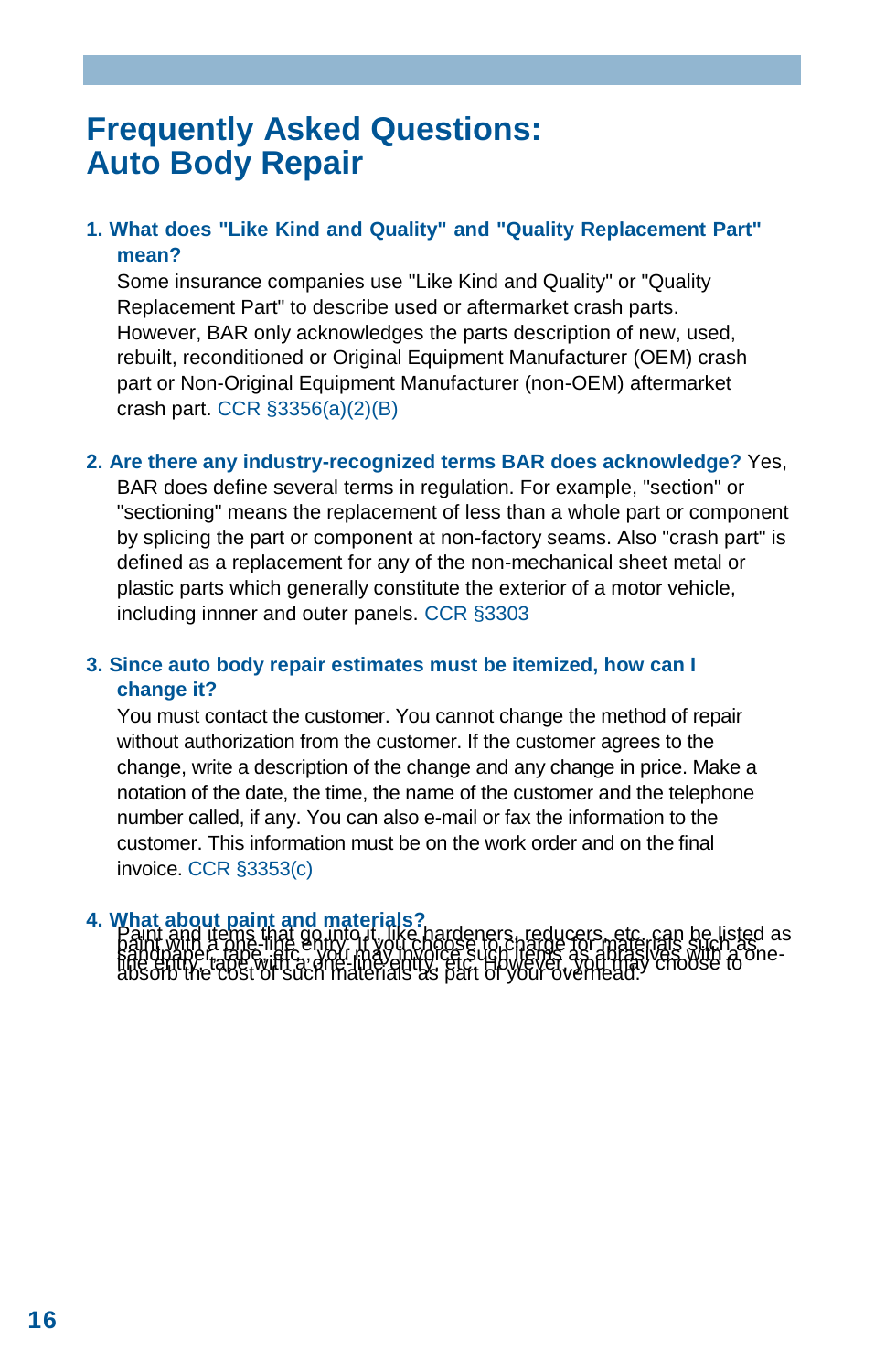#### *REMINDER*

"Sectioning" shall be nerformed in accordance with **OFM** service<br>specific specifications inaly are nelled in greened on the gatopooly<br>identified on the estimate and invoice as having been sectioned.

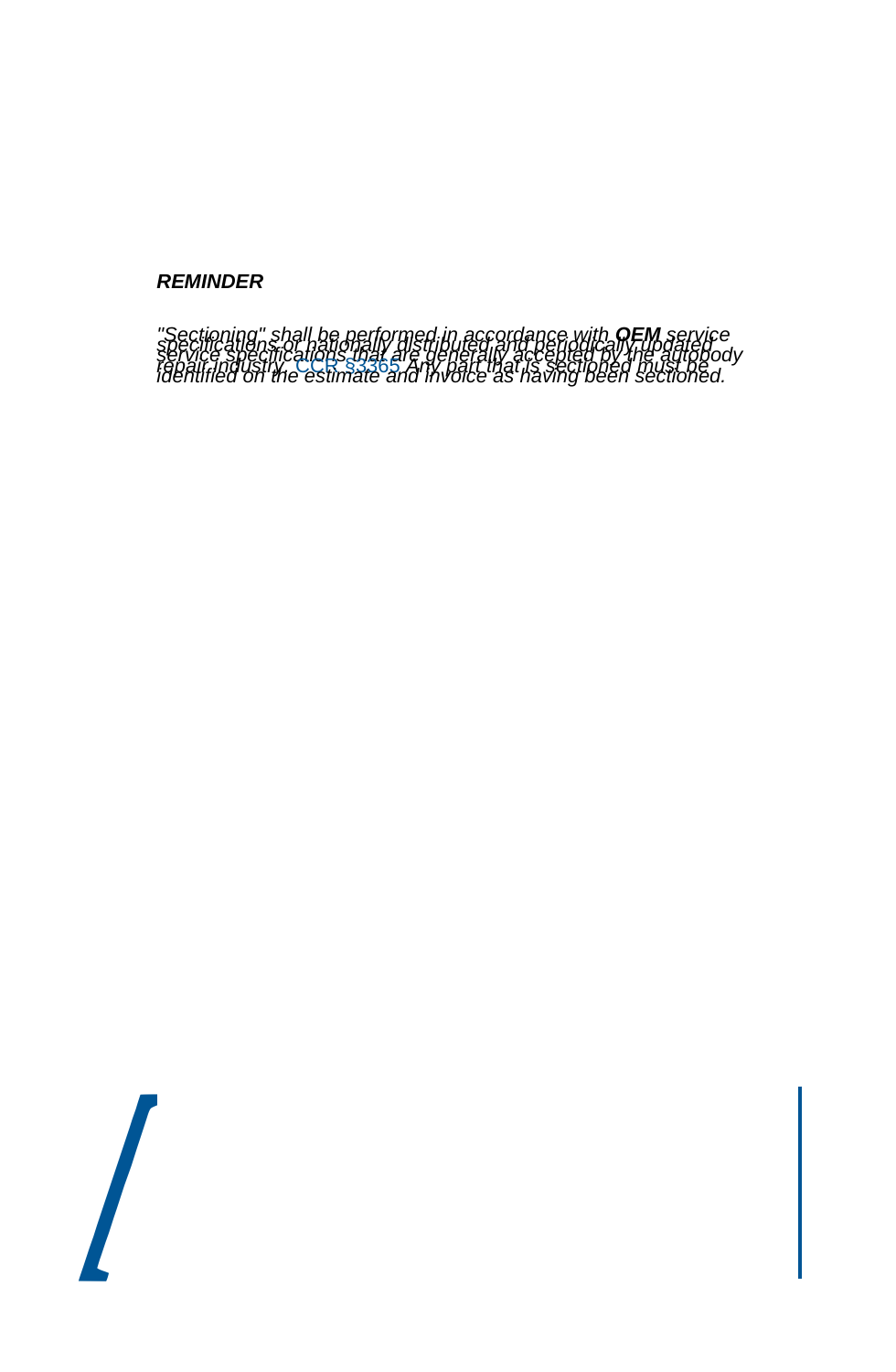#### **Inspection**

#### **1. How is the smog inspection authorized?**

It is authorized by the customer's signature on the estimate. After the customer authorizes the Smog Check inspection, the signed copy of the estimate becomes a work order. The customer must receive a copy of the signed estimate. B&P §9884.9, §9884.7(a)(3), CCR §3353

Also refer to "Unusual Circumstances" on page 3.

#### **2. What must be included on the written estimate?**

In addition to the estimate requirements described on page 2, a licensed Test-and-Repair Smog Check station must include a notice on the written estimate stating that the customer may choose another Smog Check station to perform needed repairs, installations, adjustments or subsequent tests. H&S §44033(c)

#### **3. What if my station can smog test a vehicle but cannot perform emission repairs to this type of vehicle, if it fails?**

Before the initial inspection of the vehicle, you must disclose both orally and in writing on the written estimate that you will not be able to repair the vehicle in the following circumstances: CCR §3340.16.5(c)

The station does not have adequate equipment, personnel, tools or reference materials to repair the vehicle, should the vehicle fail its inspection;

The station, as a matter of policy, does not repair certain types, makes or models of a vehicle; or

The station, as a matter of policy, does not repair certain types of vehicle inspection failures.

#### **4. Is the "Electronic Transfer Fee" included in the estimate?**

Yes, all charges that are an integral part of the Smog Check inspection process must be included in the inspection estimate.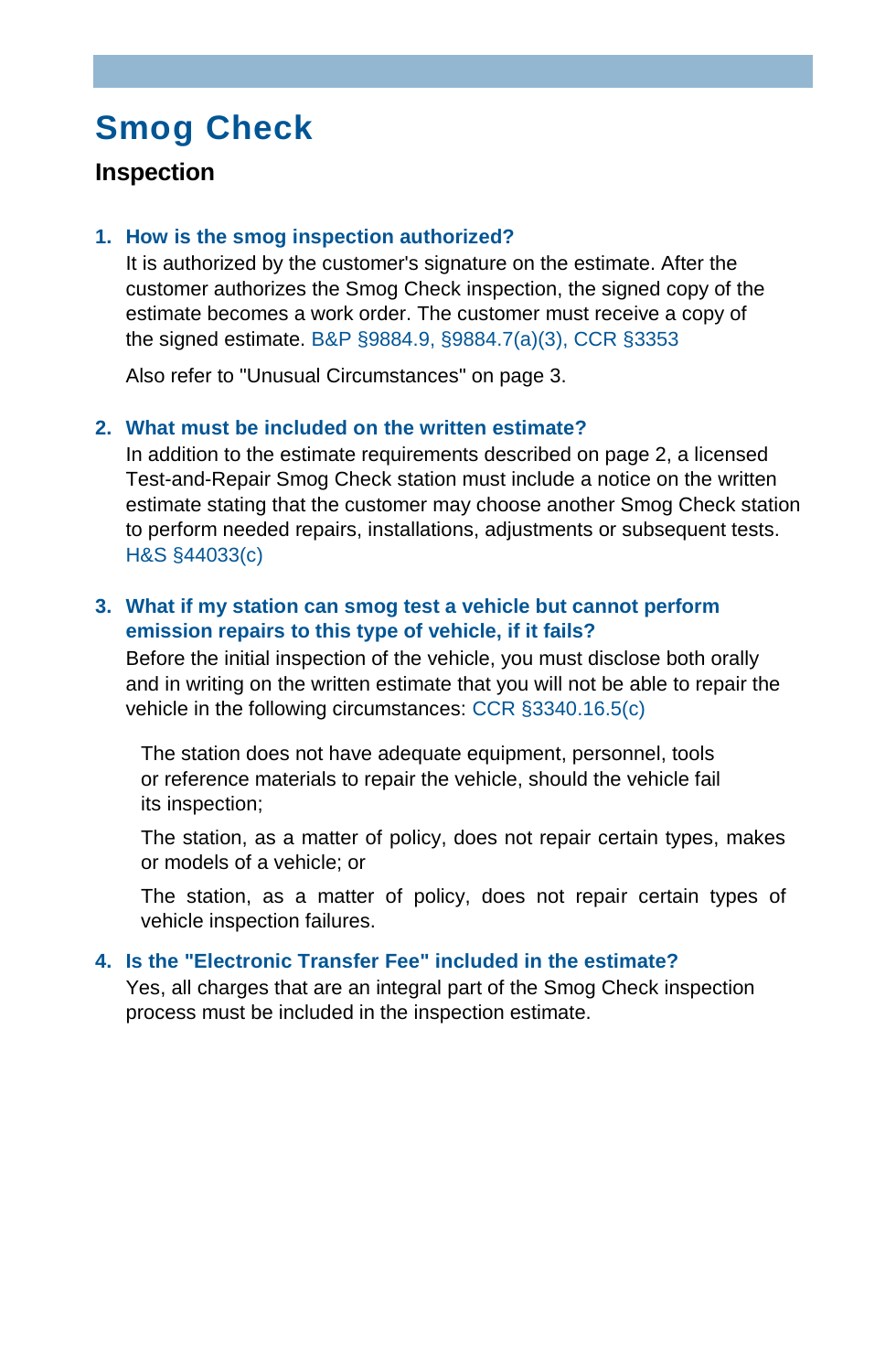#### **Inspection** *continued*

**5. Does the estimated smog inspection price include sales tax?** No,

sales tax is added when the job is complete if a taxable item is also part of the job.

**6. Does the estimated smog inspection price include the Certificate of Compliance?**

Yes, the fee for the Certificate of Compliance or Noncompliance must be included in the estimate for the Smog Check inspection. B&P §9884.9, CCR §3353(a)

#### **7. How much do I charge for a smog certificate?**

The fee charged for a smog certificate shall be the same amount that is charged by BAR. H&S §44060(g), CCR §3340.35(c)(1)

#### **8. Can my station sublet smog inspections?**

No, a licensed Smog Check station cannot sublet Smog Check inspections. CCR §3340.15(i)

**9. What happens if the vehicle fails the smog inspection?** If the vehicle fails the initial smog inspection, you must determine if your station is authorized to conduct repairs on the vehicle and if you can retest the vehicle after repairs. H&S §44014.5(b), CCR §3340.16(d)

#### *REMINDER*

*Before beginning repairs on a failed vehicle, you must obtain the customer's authorization to diagnose the failure.* B&P §9884.9(a), CCR §3353(c)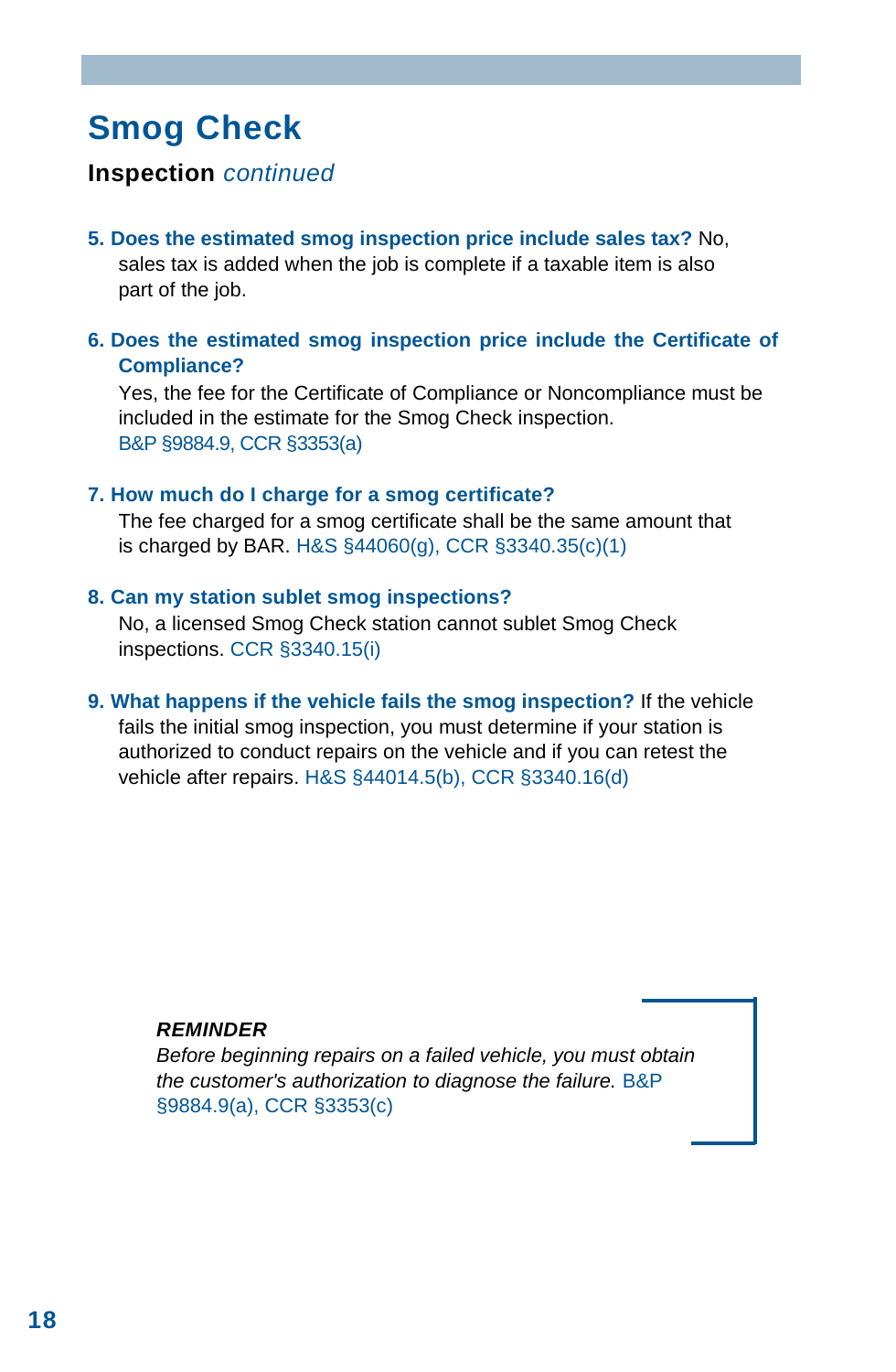#### **Inspection - Visible Smoke Test**

Since March 2008, all vehicles subject to a Smog Check inspection are required to undergo a visual inspection for smoke.

#### **1. How do I perform a visible smoke test?**

You must perform a visual inspection for smoke from the crankcase and tailpipe. CCR §3340.42(e)(4)

#### **2. Does the visible smoke test need to be documented separately from the Smog Check inspection estimate?**

No. The visible smoke test constitutes an element of the Smog Check inspection. Therefore, it must be included in the estimated price for a Smog Check inspection.

#### **3. Do the results of the failed visible smoke test have to be documented on the customer's final invoice?**

Yes. In addition to the technician entering the failure into the Emission Inspection System (EIS), the failure must be documented by writing or stamping on the vehicle inspection report in the "Other Emission Related Components" section, "Failed for visible smoke" or "Failed visible smoke test."

In addition, the failure and the operating conditions under which the failure occurred must be documented on the final invoice and the customer must be provided with the Bureau's Visible Smoke Test Failure Consumer Information Sheet.

#### **4. Do the results of a passed visible smoke test have to be documented on the customer's final invoice?**

No. Additional documentation is not required if the vehicle passes the visible smoke test.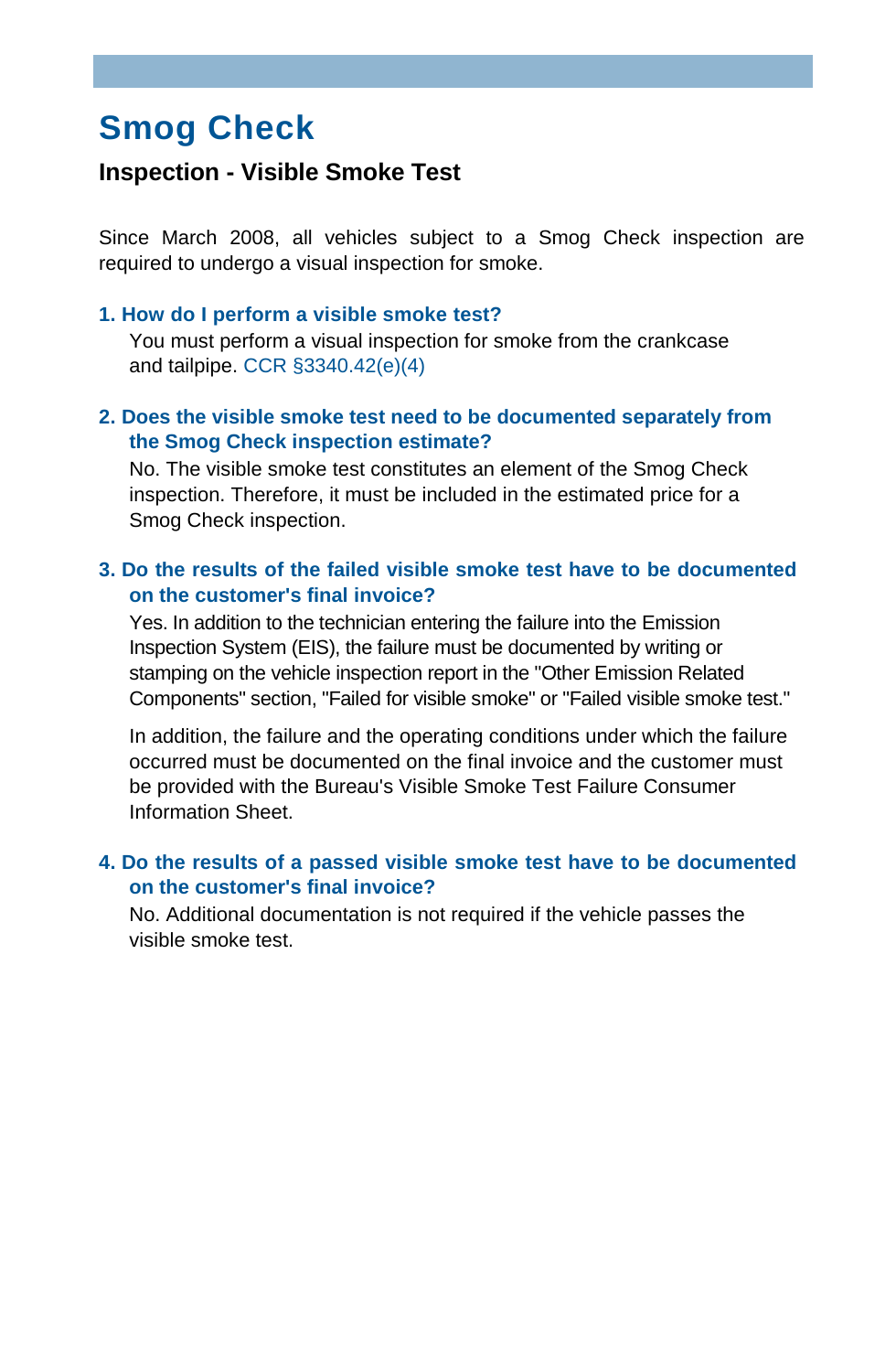#### **Repairs**

•

#### **1. How is the Smog Check repair diagnosis documented?**

The work order shall describe all service, adjustments or repairs performed as part of the Smog Check repair. General descriptions such as "Low emissions tune up" or "Reduce emissions" are not descriptive enough to satisfy the applicable laws and regulations. B&P §9884.8, CCR §3340.41.3

Smog Check stations and technicians shall follow, at a minimum, the vehicle manufacturer's recommended procedures for emission system diagnosis and repair procedures found in industry standard reference manuals and periodicals published by nationally recognized repair information providers. H&S §44016, CCR §3340.41(d)

#### **2. Can I sublet Smog Check repairs?**

You cannot sublet Smog Check repairs except for the following: CCR §3340.15(i)

Repairs of a vehicle's exhaust system that are normally performed by muffler shops, provided the malfunction has been previously diagnosed by the Smog Check station originally authorized by the customer to perform repairs to the vehicle.

Repairs of those individual components that have been previously diagnosed as being defective and that have been removed by the Smog Check station originally authorized by the customer to perform repairs to the vehicle.

Repairs of diesel-powered vehicles provided the Smog Check station has obtained authorization from the customer to sublet repairs to the vehicle.

Repairs to a vehicle's transmission, provided the Smog Check station has obtained authorization from the customer to sublet repairs to the vehicle.

Corrections to the vehicle's on-board computer systems software, provided that the malfunction has been previously diagnosed by the Smog Check station originally authorized by the customer to perform repairs to the vehicle.

Remember, you are responsible for all sublet repairs in the same manner as if you had performed the repair. CCR §3340.15(j)

#### **3. Does the customer have to be notified of the sublet repairs?** Yes,

the customer must be notified when you will be subletting repairs. In addition, the name and location of the facility that is providing the sublet repair must be supplied at the customer's request. B&P §9884.9(b), CCR §3359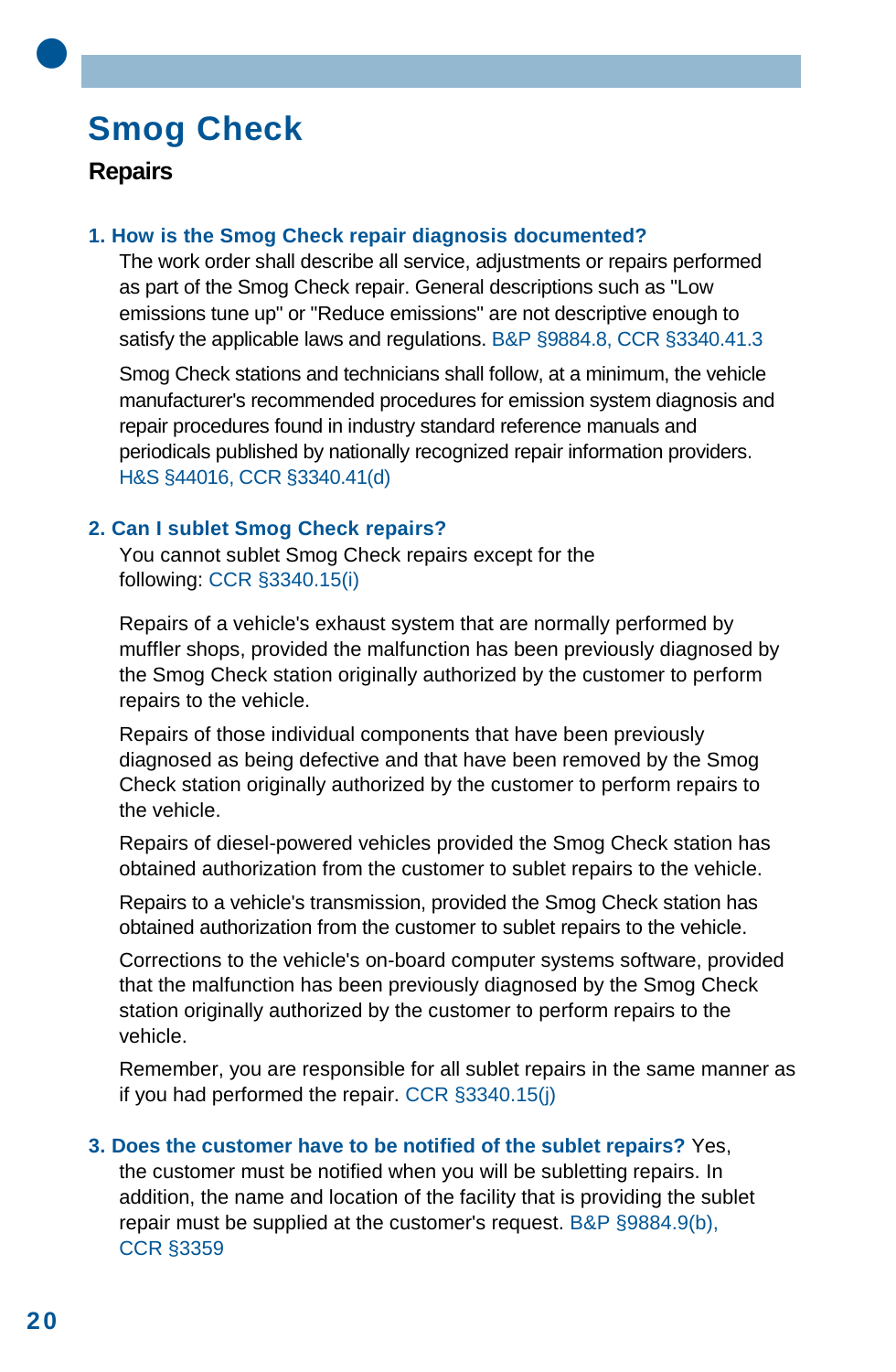#### **4. What must be on the final Smog Check repair invoice?**

The final invoice must be a complete record of all the work performed. In a Test-and-Repair station, the final invoice is typically generated after inspection, diagnosis, repair and certification (if appropriate) are completed. B&P §9884.8, CCR §3356

#### **5. Are sublet repairs documented on the customer's invoice?**

Sublet repairs must be disclosed on the written estimate, the work order and the final invoice. In addition, the name of the sublet shop must be disclosed at the request of the customer.

#### **6. Am I required to provide the customer a copy of the Vehicle Inspection Report?**

Yes, in addition to the final invoice, a Smog Check station must also provide the customer with a copy of the Vehicle Inspection Report printed from the Emission Inspection System. The report shall be attached to the customer's invoice. CCR §3340.41 (a)

#### *REMINDER*

*B&P §490 and §9884.7 state a dealer's registration may be denied, suspended, revoked or placed on probation for any of the following acts or omissions:*

- *1. Making untrue or misleading statements.*
- *2. Allowing a customer to sign a work order that does not state the repairs requested or the odometer reading.*
- *3. Failing to give a customer a copy of a signed document.*
- *4. Fraud.*
- *5. Gross negligence.*
- *6. Failure to comply with the Automotive Repair Act or BAR regulations.*
- *7. Willful departure from, or disregard of accepted trade standards for good and workmanlike repair.*
- *8. Making false promises to get a customer to authorize service.*
- *9. Having repairs done by someone else without the knowledge or consent of the customer (unless the customer cannot reasonably be notified).*
- *10. Conviction of a violation of Penal Code section 551 (fraudulent acts).*
- *11. Conviction of any crime substantially related to the qualifications of an automotive repair dealer.*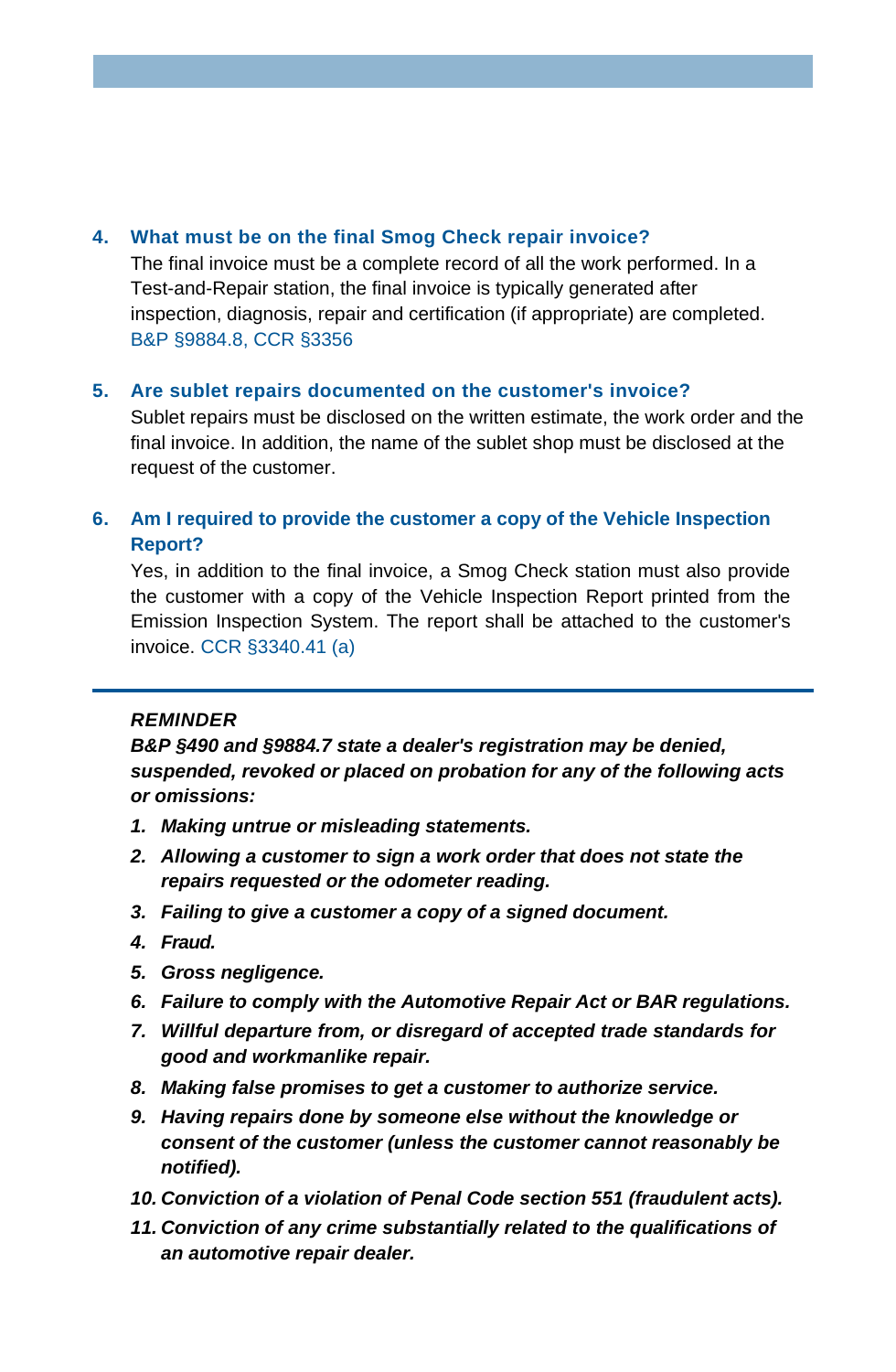# • **A ppendix A Original Estimate**

| Any Automotive Repair<br>&Nit<br>ARD123456<br>EPA IderAiNetie. Nu CAL 76S 44321<br>to.; Broadway 6Nd                                                                                                                                                                                                               |                                                    |          |                                                                 |                                              | <b>Estimate</b>                            |
|--------------------------------------------------------------------------------------------------------------------------------------------------------------------------------------------------------------------------------------------------------------------------------------------------------------------|----------------------------------------------------|----------|-----------------------------------------------------------------|----------------------------------------------|--------------------------------------------|
| ArrOpmn, CA1000.                                                                                                                                                                                                                                                                                                   | 535-555'5355 Fa 555555<br>sonecoe@example.com      |          |                                                                 |                                              | Estimate 400001<br>pate: Poverebef 7, 7011 |
| <b>Customer Information:</b><br>John Doe<br>1000 Rubicon Road<br>Anytown, CA 90001                                                                                                                                                                                                                                 |                                                    |          | Vehk le information:<br>2000 Jeep Wrangler<br>Odometer: 103,292 |                                              |                                            |
| Romer-EL 555.555 <sup>+2</sup> 34 W <sup>011</sup> 0ather: 555355.5E7°                                                                                                                                                                                                                                             |                                                    |          | License: 4BY4C AL                                               | Engine Displacement: 4 0 Liter Inline 6 Cyi. |                                            |
|                                                                                                                                                                                                                                                                                                                    | <b>Labor Operation or Part Description</b>         |          | LabonParts" <sup>2</sup>                                        | <b>Part Quantity</b>                         | Price                                      |
| Malfunction Indicator Light (MIL) is on. No driveability concern noted<br>by the customer. Road test, retrieve Diagnostic Trouble Codes (DTCs),                                                                                                                                                                    | diagnose cause, and provide repair recommendation. |          | Labor                                                           |                                              | 580.00                                     |
|                                                                                                                                                                                                                                                                                                                    |                                                    |          |                                                                 |                                              |                                            |
|                                                                                                                                                                                                                                                                                                                    |                                                    |          |                                                                 | <b>SUBTOTAL</b><br><b>LABOR</b>              | 580.00                                     |
|                                                                                                                                                                                                                                                                                                                    |                                                    |          |                                                                 | <b>SUBTOTAL PARTS</b><br><b>SALES TAN</b>    | B80.00                                     |
| Original Estimate: \$80.00                                                                                                                                                                                                                                                                                         | <b>Authorised By:</b>                              | John Doc |                                                                 |                                              | In Person                                  |
| <b>PhOne No</b>                                                                                                                                                                                                                                                                                                    | Date                                               |          | <b>Ime</b>                                                      | o<br>o                                       | 0 BY norm<br>By Fax<br>ByEma,              |
| <b>Additional Cost:</b><br>Description:                                                                                                                                                                                                                                                                            | <b>Revised Estimate:</b>                           |          |                                                                 | O In Person<br>1:1 By Phone                  |                                            |
|                                                                                                                                                                                                                                                                                                                    | Date:                                              |          | Time:                                                           | EI<br>By Fa<br>o<br><b>ByE-mail</b>          |                                            |
| AuthoriZed<br>Phone No.:                                                                                                                                                                                                                                                                                           |                                                    |          |                                                                 |                                              |                                            |
| Make all checks payable to: Any Automotive Repair. Payment is expected at the time of completion. All repairs are<br>covered by Ots12 month/i2,004) mile warranty unless otherwise Stated en this document- (See reverse for information<br>regarding ex-CIUSiOnS, limitations, and requirements of our warrant,). |                                                    |          |                                                                 |                                              |                                            |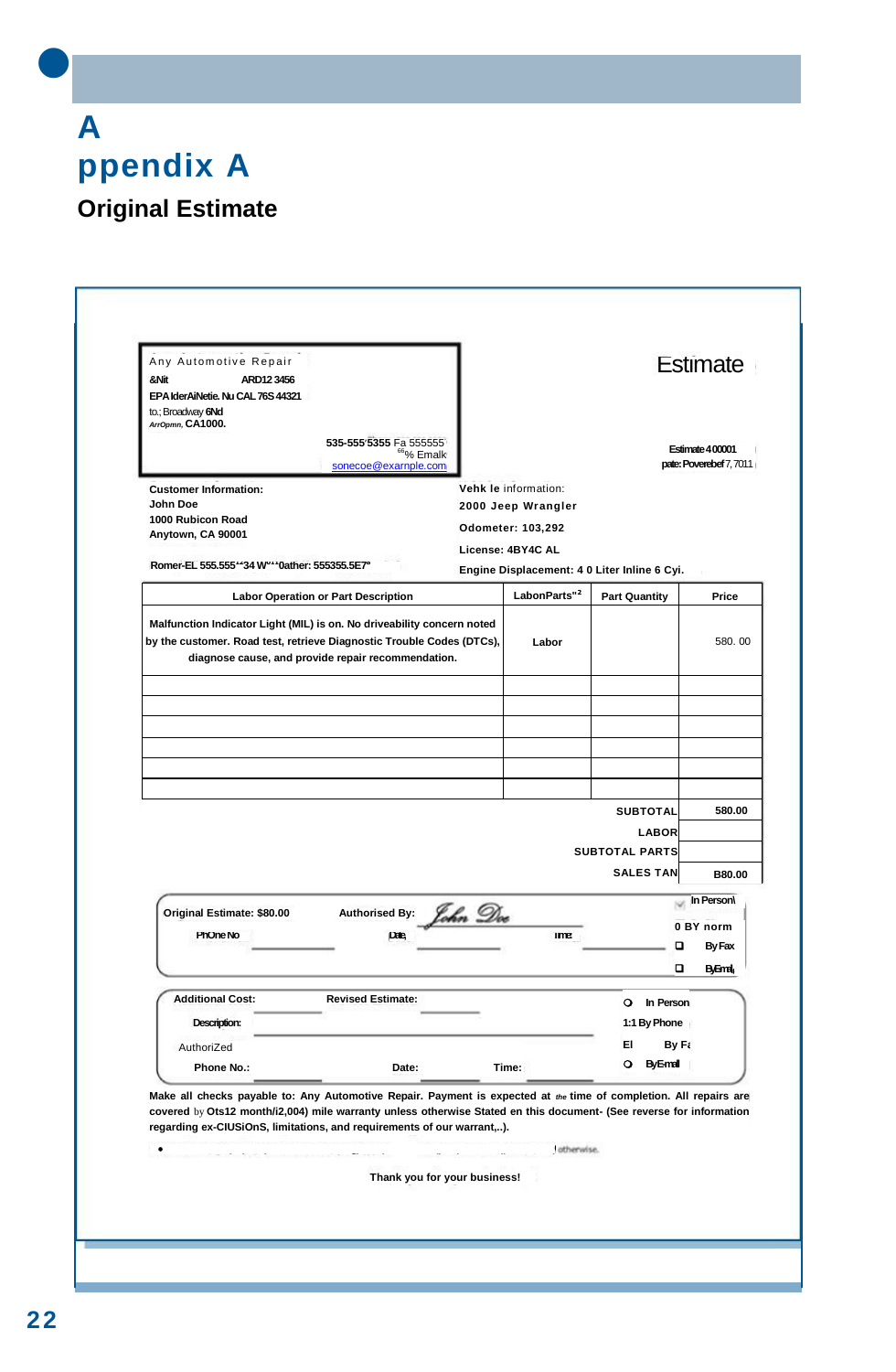# **Appendix B**

### **Revised Estimate**

| Any Automotive Repair                                                                                                                                                                                                     |                |                                             |                                               | Estimate               |
|---------------------------------------------------------------------------------------------------------------------------------------------------------------------------------------------------------------------------|----------------|---------------------------------------------|-----------------------------------------------|------------------------|
| DAR Registratko No. ARDI23458 EPA                                                                                                                                                                                         |                |                                             |                                               |                        |
| identification No. CAL76344321                                                                                                                                                                                            |                |                                             |                                               |                        |
| $\mathbf{v}$                                                                                                                                                                                                              |                |                                             |                                               |                        |
| na Broadway Nod                                                                                                                                                                                                           |                |                                             |                                               |                        |
| anytown, CA Neap.:<br>Phone: 555.55515<br>Pao 555555466P                                                                                                                                                                  |                |                                             |                                               | Estimate # 000e1       |
| E.mai! someone@enample.o.                                                                                                                                                                                                 |                |                                             |                                               | Dale: November?, 0011  |
| <b>Customer Information:</b>                                                                                                                                                                                              |                | Vehicle Information:                        |                                               |                        |
| John Doe                                                                                                                                                                                                                  |                | 200 0 Jeep Wrangler                         |                                               |                        |
| Ion Rubicon Road                                                                                                                                                                                                          |                |                                             |                                               |                        |
| Anytown, CA 90001                                                                                                                                                                                                         |                | Odometer: 103,292                           |                                               |                        |
|                                                                                                                                                                                                                           |                | License, 48Y4CAL                            |                                               |                        |
| Home/Cell: $m/m$ <sub>24</sub> work/other: 555-555-50a                                                                                                                                                                    |                |                                             | Engine Displacement: 4 0 Liler In! ine 6 Cyl. |                        |
| Labor Operation or Part Desaiption                                                                                                                                                                                        |                | LaboNParts.*                                | Part quantity                                 | Price                  |
| Malfunction Indicator Ught (FA ION on. No ciriveabilityroncerri noted<br>by the customer. Road test, retrieve Diagnostic Trouble Codes (DTCs),<br>diagnose cause, and provide repair recommendation.                      |                | Labor                                       |                                               | mare                   |
| Road tested vehicle, and verified MILTS On and i)0 driveability COneemS.<br>Retrieved DTC P0151 (Low Oxygen Sensor Voltage), pulled Treece frame<br>data, and performed test of oxygen sensor circuit per factory service |                | Labor                                       |                                               | 561/00                 |
| manual. Found upstream Oxygen Sensor faulty. Recommend<br>replacement of Oxygen Sensor, clear DTC and road test to verity repair.                                                                                         |                | New Oxygen<br>5,,,,,rjE,fterr<br>56041212AE | 1                                             | 9,53 C3                |
|                                                                                                                                                                                                                           |                |                                             | SUBTOTAL LABOR                                | 9180.00                |
|                                                                                                                                                                                                                           |                |                                             | SUBTOTAL PARTS                                | \$69 CO                |
|                                                                                                                                                                                                                           |                |                                             | <b>SALES TAX</b>                              | 04 95                  |
|                                                                                                                                                                                                                           |                |                                             | <b>TOTAL</b>                                  | 8224 9                 |
| Original Estimate: 660.00                                                                                                                                                                                                 | Authorized By: |                                             |                                               | In Person 1:f          |
| Phone No.:<br><b>Dæ</b>                                                                                                                                                                                                   |                | me:                                         |                                               | By Phone El            |
|                                                                                                                                                                                                                           |                |                                             |                                               | 8y Fax CI By<br>E-mail |
| <b>Additional Cost:</b><br>\$144.95 Revised Estimate: \$224.95                                                                                                                                                            |                |                                             | 0 In Person                                   |                        |
| Descnption' Replace Upstream [front] Oxygen Sensor and Verity Repair                                                                                                                                                      |                |                                             | <b>By Phalle</b>                              |                        |
| Authorized By: John Doe                                                                                                                                                                                                   |                |                                             | $\bullet$<br><b>ByFax</b><br>۰<br><b>BEMI</b> |                        |
|                                                                                                                                                                                                                           |                |                                             |                                               |                        |

elusions, limitations, and requirements of our warranty).

**othwwisr-**

**PEA1 mcgn,Piginal Merne.,hrtr(FadCrOPWt.** pz.1N **are M.. garden specifixd** 

Thank you for your business!

•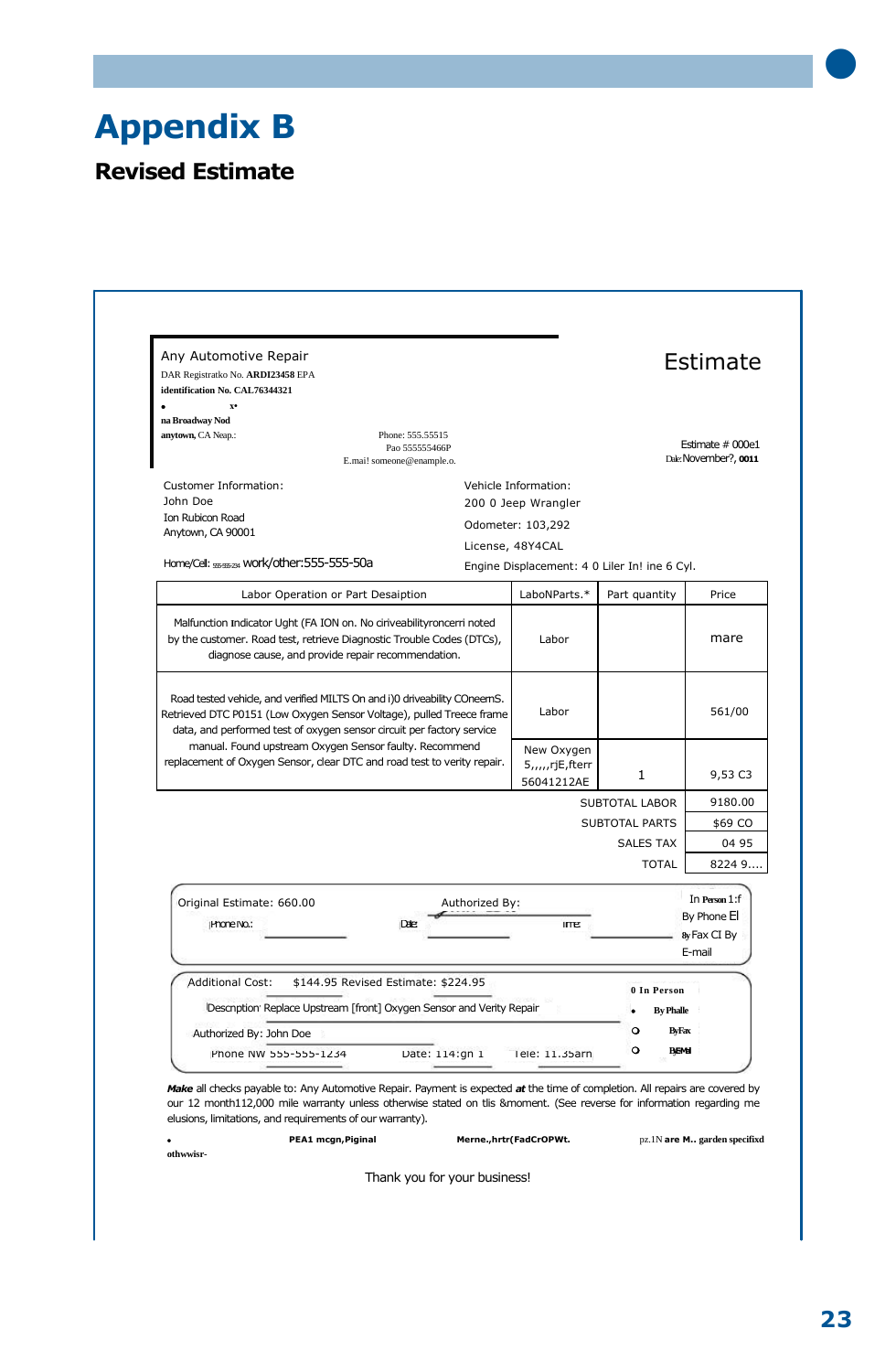

**•**

| Any Automotive Repair<br>OAR DegestratIon No.<br>PAC1105404 EPA Identification No.<br>CAL716443214053 Broadway Med                                                                                                                                                      |                            |                                              |                             | <b>Invoice</b>                             |
|-------------------------------------------------------------------------------------------------------------------------------------------------------------------------------------------------------------------------------------------------------------------------|----------------------------|----------------------------------------------|-----------------------------|--------------------------------------------|
| Anytown, CA 90001                                                                                                                                                                                                                                                       | 55<br>51555555<br>55.      |                                              |                             | Inorie000001<br>Date: December 5, 2011     |
| Eavab someenie@eumplexem                                                                                                                                                                                                                                                |                            |                                              |                             |                                            |
| Customer Information:                                                                                                                                                                                                                                                   |                            | Vehicle Information:                         |                             |                                            |
| John Doe<br>1000 Rubicon Road                                                                                                                                                                                                                                           |                            | 2003 Jeep Wrangler                           |                             |                                            |
| Anytown, CA 90001                                                                                                                                                                                                                                                       |                            | Odometer (in): 105,292                       |                             | Odometer (out): 105,516                    |
|                                                                                                                                                                                                                                                                         |                            | License: 40V4CAL                             |                             |                                            |
| nomeiCe11:555-555-1234 Work/Other, 555-553-506                                                                                                                                                                                                                          |                            | Engine 0 splacement: 4.0 Lrier inline 6 Cyl. |                             |                                            |
| Labor Operation or Part Description                                                                                                                                                                                                                                     |                            |                                              | Labor/Parts". Part quantity | Price                                      |
| Malfunction Indicator tight (MIL) is on. No drheability concern noted<br>by the customer. Road test, retrieve Diagnostic Trouble Codes (DTC5),<br>diagnose cause, and provide repair recommendation.                                                                    |                            | Labor                                        |                             | *novo                                      |
|                                                                                                                                                                                                                                                                         |                            |                                              |                             |                                            |
| Road tested vehicle, and verified MIL is on and no drIveabiNty concerns.<br>Retrieved DTC P0151 (Low Oxygen Sensor Voltage), pulled freeze frame<br>data, and pe Manned test of oxygen sensor circuit per factory service                                               |                            | $\mathbf{I}$<br>$-1$ <sub>r</sub>            |                             | \$6000                                     |
| manual. Found upstream Oxygen Sensor faulty. Recommend<br>replacement of Oxygen Sensor, clear OTC and road test to verify repair.<br>Replaced Upstream Oxygen Sensor. Cleared (M end road tested<br>vehicle. Monitors completed and DTCdfd not return. Repair Verified. |                            | New Oxygen<br>Sensor, OEM*<br>56041212,4     | 1                           | \$60.00                                    |
|                                                                                                                                                                                                                                                                         |                            |                                              | SUBTOTAL LABOR              | 51 60 00                                   |
|                                                                                                                                                                                                                                                                         |                            |                                              | SUBTOTAL PARTS              | \$00.00                                    |
| Original Estimate: 580.00<br>Phone No.:<br>Date:                                                                                                                                                                                                                        | Authorized By: <b>Lez.</b> | Time:                                        | $\checkmark$<br>mail        | in Person<br>0By Phone ID<br>By Fax Day E- |
| \$144.95 Revised Estimate:<br><b>Additional Cost:</b>                                                                                                                                                                                                                   | \$224.95                   |                                              | El In Person                |                                            |
| Description: Replace Upstream (front) Oxygen Sensor and Verify Repair                                                                                                                                                                                                   |                            |                                              | ✓<br>By Phone               |                                            |
| Authorized By: Jelin Doe                                                                                                                                                                                                                                                |                            |                                              | $\circ$                     | By Fax                                     |

Make all checks payable to: Any Automotive Repair. Payment is *expected* at the time of completion. All repairs *are* covered by our 12 month/12000 mile warranty Unless Otherwise stated on thin document. (See reverse for information regarding exclusions, limitations, and requiements of our warranty).

"OEM mar. Original Meipenent hlarinfaehrer (Paden) pat AaAll **pets** or. Mew unless specified elherwise.

Thank you for your business!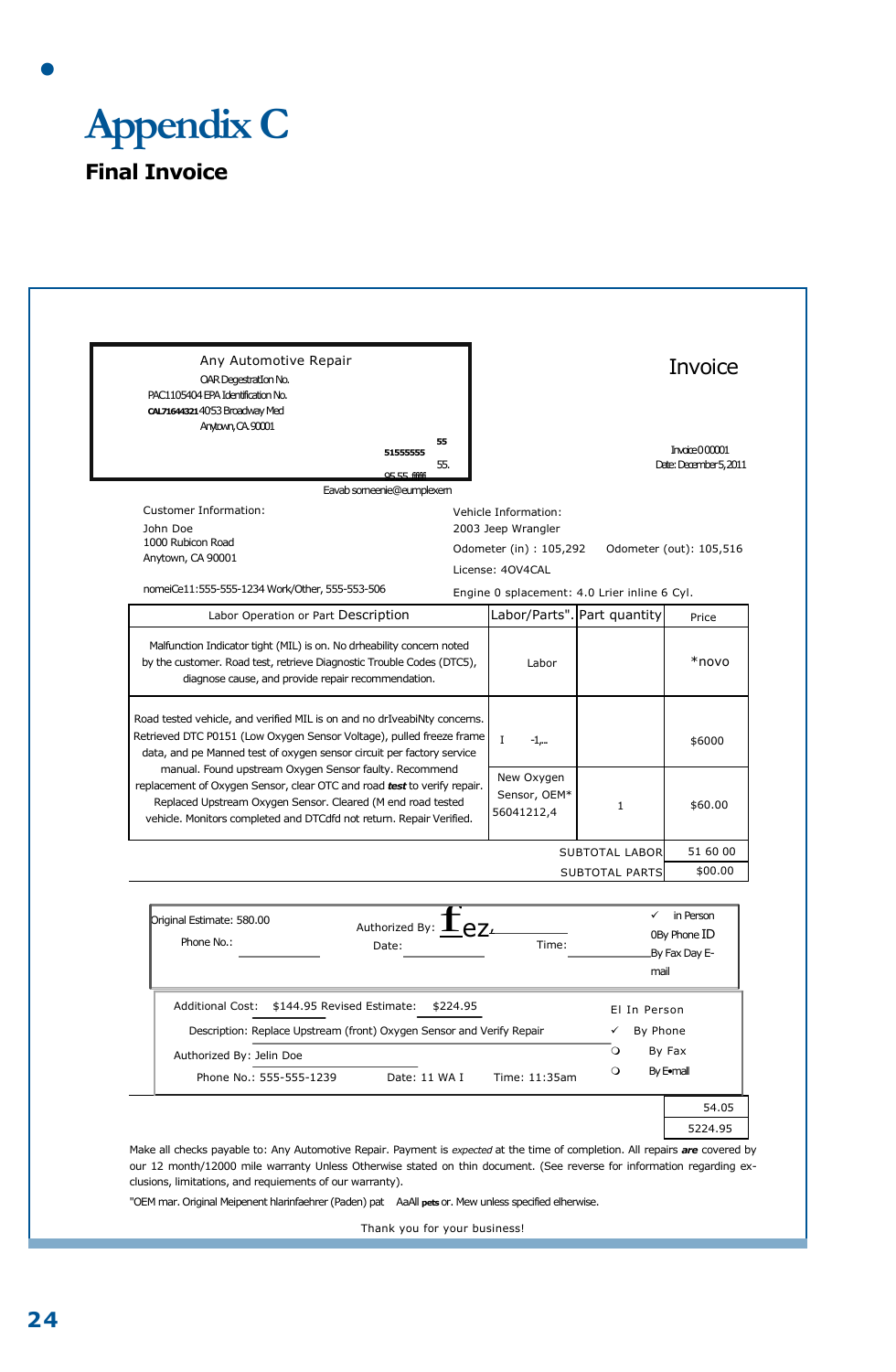# **Contact Information**

#### **BAR Field Offices**

#### **Bakersfield**

3331 N. Sillect Avenue Bakersfield, CA 93308 661.335.7400

#### **Culver City**

6001 Bristol Parkway, Suite 100 Culver City, CA 90230 310.410.0024

#### **Fresno**

7130 N. Marks Avenue Fresno, CA 93711 559.445.5015

#### **Hercules**

625 Alfred Noble Drive, Suite A Hercules, CA 94547 510.964.3030

16735 Von Karman Avenue, Suite 100 Irvine, CA 92606 949.988.5252

#### **Riverside**

1450 Iowa Avenue, Suite 150 Riverside, CA 92507 951.782.4250

**Sacramento** 10949 North Mather Boulevard Rancho Cordova, CA 95670 916.403.8080

**San Diego** 16855 W. Bernardo Drive, Suite 112 San Diego, CA 92127 858.716.1025

#### **San Jose**

6860 Santa Teresa Boulevard San Jose, CA 95119 408.277.1860

#### **South El Monte**

1180 Durfee Avenue, Suite 120 South El Monte, CA 91733 626.575.6934

#### **South San Francisco**

395 Oyster Point Blvd., Suite 102 South San Francisco, CA 94080 650.827.2074

#### **Valencia**

27202 Turnberry Lane, Suite 250 Valencia, CA 91355 661.702.6600

#### **Other Phone Numbers**

#### **BAR Auto Body**

**Inspection Program** 866.799.3811

**BAR Licensing** 916.403.8477

**BAR Service Desk** 866.860.8509

#### **Consumer Assistance**

**Program (CAP)** 866.272.9642

#### **Parts Locator Service** 800.622.7733

**Referee Scheduling Center**  800.622.7733

**SGS/Testcom** 866.966.7664